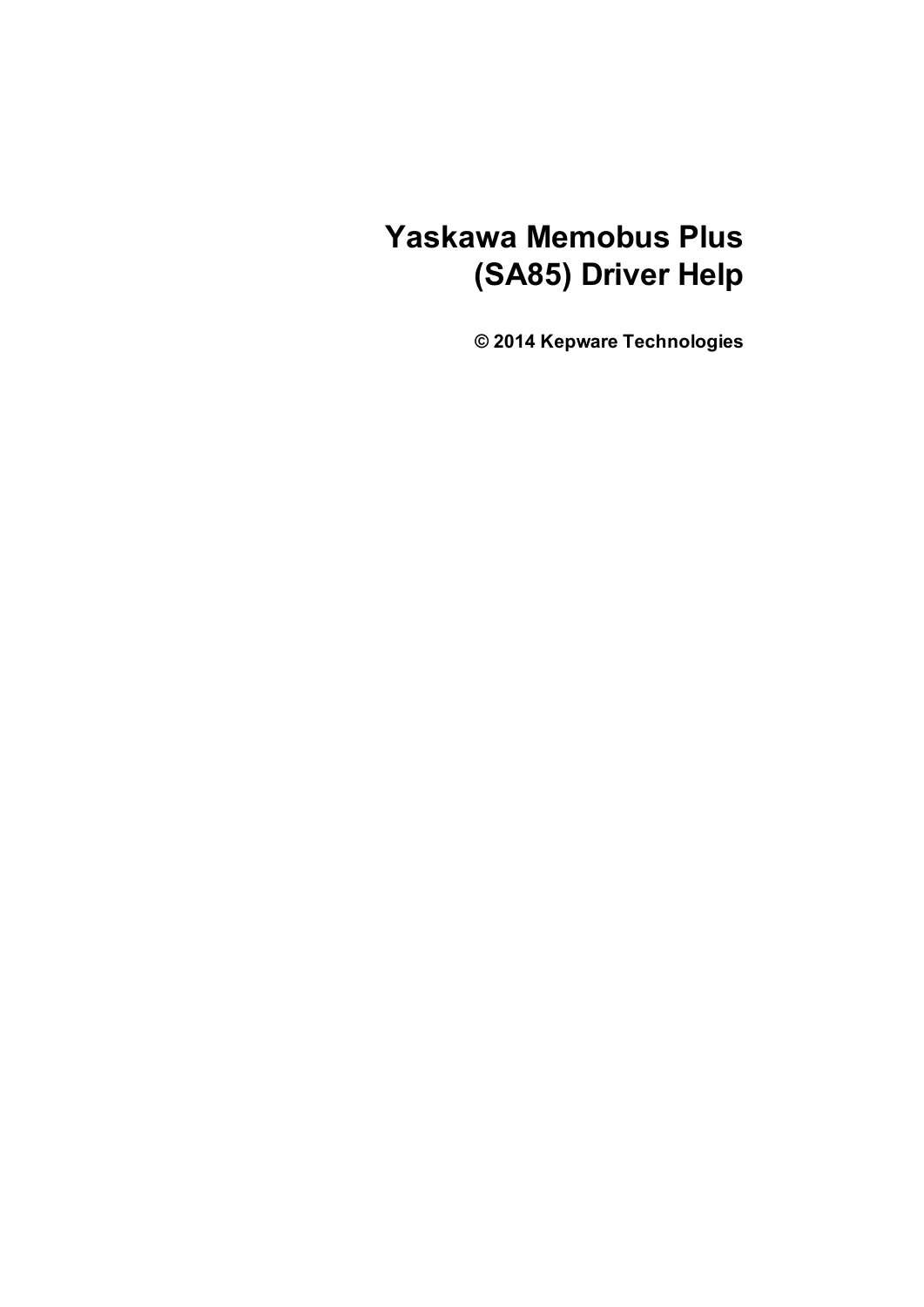# <span id="page-1-0"></span>**Table of Contents**

| Optimizing Your Yaskawa Memobus Plus (SA85) Communications  8                                                                                                                                                                  |  |
|--------------------------------------------------------------------------------------------------------------------------------------------------------------------------------------------------------------------------------|--|
|                                                                                                                                                                                                                                |  |
|                                                                                                                                                                                                                                |  |
|                                                                                                                                                                                                                                |  |
|                                                                                                                                                                                                                                |  |
| Internal Registers (and according to the control of the control of the control of the control of the control of the control of the control of the control of the control of the control of the control of the control of the c |  |
|                                                                                                                                                                                                                                |  |
|                                                                                                                                                                                                                                |  |
|                                                                                                                                                                                                                                |  |
|                                                                                                                                                                                                                                |  |
|                                                                                                                                                                                                                                |  |
|                                                                                                                                                                                                                                |  |
|                                                                                                                                                                                                                                |  |
|                                                                                                                                                                                                                                |  |
|                                                                                                                                                                                                                                |  |
|                                                                                                                                                                                                                                |  |
|                                                                                                                                                                                                                                |  |
|                                                                                                                                                                                                                                |  |
|                                                                                                                                                                                                                                |  |
|                                                                                                                                                                                                                                |  |
|                                                                                                                                                                                                                                |  |
|                                                                                                                                                                                                                                |  |
|                                                                                                                                                                                                                                |  |
|                                                                                                                                                                                                                                |  |
|                                                                                                                                                                                                                                |  |
|                                                                                                                                                                                                                                |  |
|                                                                                                                                                                                                                                |  |
|                                                                                                                                                                                                                                |  |
|                                                                                                                                                                                                                                |  |
|                                                                                                                                                                                                                                |  |
|                                                                                                                                                                                                                                |  |
|                                                                                                                                                                                                                                |  |
|                                                                                                                                                                                                                                |  |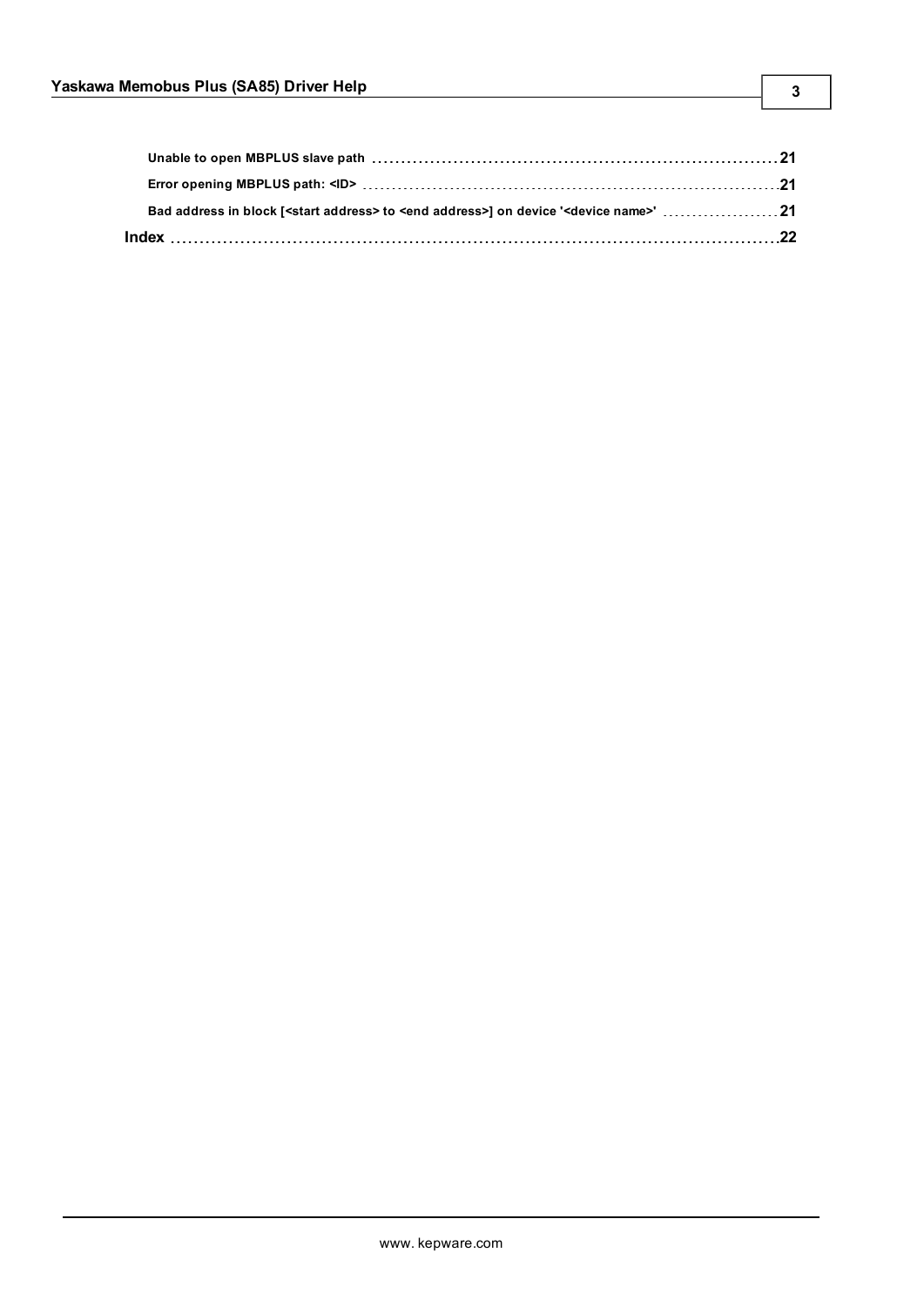# <span id="page-3-0"></span>**Yaskawa Memobus Plus (SA85) Driver Help**

Help version 1.011

#### **CONTENTS**

#### **[Overview](#page-3-1)**

What is the Yaskawa Memobus Plus (SA85) Driver?

#### **Device ID (PLC Network [Address\)](#page-4-0)**

How do I specify a Device ID for a Yaskawa Memobus Plus (SA85) device?

#### **[Block](#page-5-0) Sizes**

How do I customize the amount of data the driver should request from this device in one operation?

#### **[Settings](#page-6-0)**

How do I set the Adapter Number, Device timeouts, handling of 32 bit data and customizing the protocol for a non-Yaskawa device?

#### **Optimizing Your Yaskawa Memobus Plus (SA85) [Communications](#page-7-0)**

How do I get the best performance from the Yaskawa Memobus Plus (SA85) driver?

#### **Data Types [Description](#page-9-0)**

What data types does the Yaskawa Memobus Plus (SA85) driver support?

#### **Yaskawa Memobus Plus (SA85) Address [Descriptions](#page-10-0)**

How do I address a data location on a Yaskawa Memobus Plus (SA85) device?

#### **Error [Descriptions](#page-17-0)**

<span id="page-3-1"></span>What error messages does the Yaskawa Memobus Plus (SA85) driver produce?

# **Overview**

The Yaskawa Memobus Plus (SA85) Driver provides an easy and reliable way to connect Yaskawa Memobus Plus (SA85) devices to OPC Client applications, including HMI, SCADA, Historian, MES, ERP and countless custom applications. It is intended for use with a Modicon SA85 Network card.

The driver can poll multiple devices (PLCs) on a Memobus Plus network. It can also act as a single slave device on the Memobus Plus network for other devices to poll. The driver is currently limited to eight channels and 2048 devices. It is only designed to use Adapter 0.

The Yaskawa Memobus Plus (SA85) Driver now supports the use of additional channel definitions for improved performance. These additional channels allow users to configure applications to take full advantage of the SA85 card. For more information on using multiple channels, refer to **Optimizing your Yaskawa Memobus Plus (SA85) [Communications](#page-7-0)**.

# <span id="page-3-2"></span>**External Dependencies**

This driver has external dependencies. An SA85 or PCI-85 interface adapter and its device driver software (MBPLUS or MBX drivers) are required to communicate to the Modbus Plus network. The interface adapter and device drivers can be purchased from Modicon/Schneider. The OPC server can support up to 8 Modbus Plus channels per SA85 or PCI-85 card.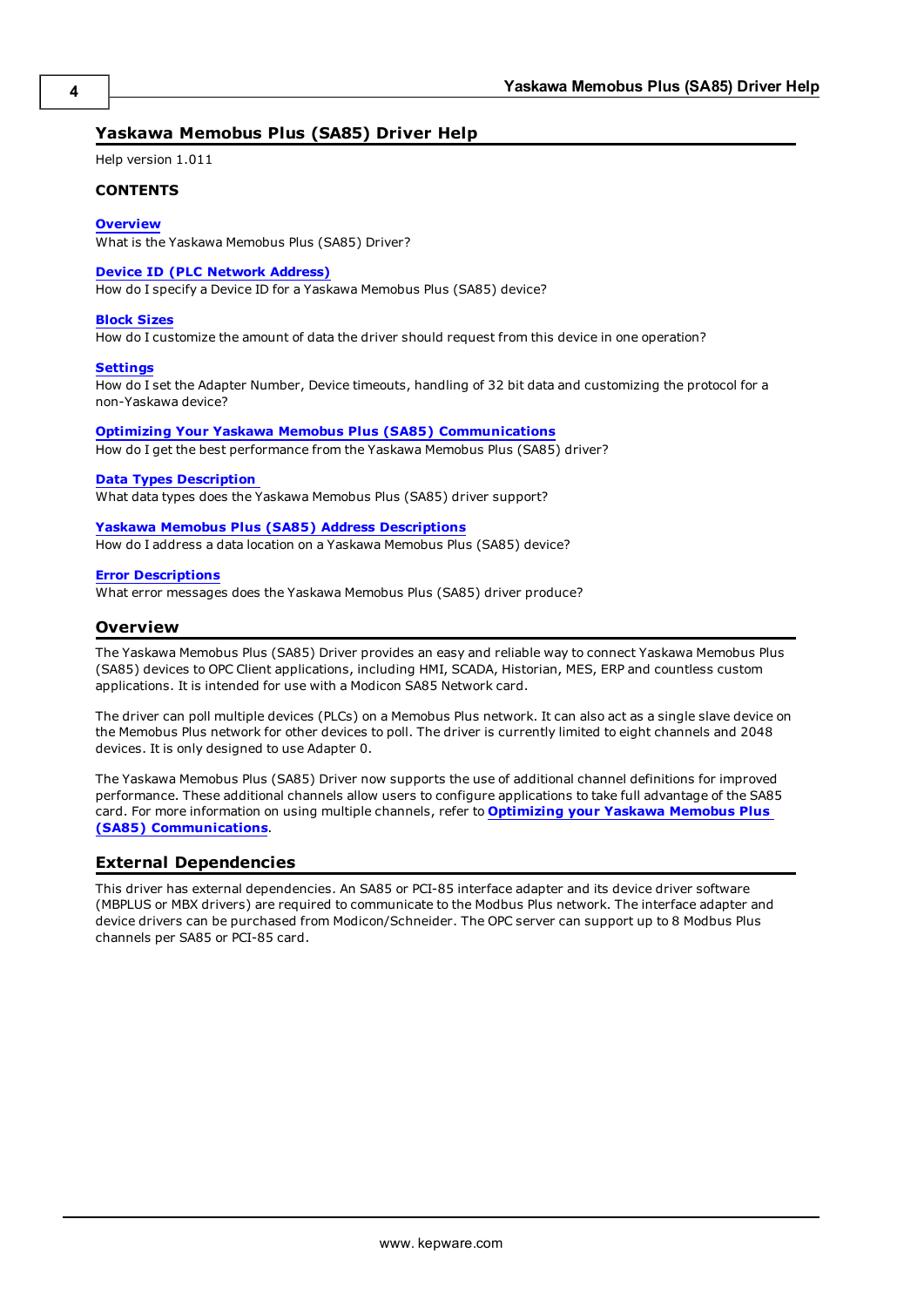# <span id="page-4-0"></span>**Device ID (PLC Network Address)**

The Device ID specifies the path to a node on the network, and consists of a path type designator (either slave or master) and five consecutive routing bytes. The **Data Master** address paths start with the prefix DM and are used to communicate with another node on the network. The host PC acts as the master in conversations of this type. A DM path can identify a PLC or any other devices that can respond to Memobus read and write commands, including another host PC running the Memobus Plus driver. The format of a DM path is **DM.r1.r2.r3.r4.r5**.

One **Data Slave** path is allowed per project and has the format **DS.1.0.0.0.0**. A slave path will enable the host PC running the Memobus Plus driver to simulate a PLC device on the network capable of responding to read/write requests from other devices. Other devices can communicate with this simulated device by opening a Data Master path to it. Addresses 1 to 65536 are implemented for output coils, input coils, internal registers and holding registers. The driver will respond to any valid request to read or write these values from external devices. These locations can also be accessed locally by the host PC as tags assigned to the slave device.

If a slave device is not defined in the project, the driver will ignore any unsolicited read or write requests it receives.

**Note:** A TIO Module device does not support a slave network address.

#### **Addressing Example**

Suppose that the single network consists of four nodes such that nodes 1 and 4 are host PCs running software that uses the Memobus Plus driver and nodes 2 and 3 are PLCs. The following table identifies the addressing for the network as seen from each node.

| <b>From</b> | To Node 1     | To Node 2    | To Node 3     | To Node 4    |
|-------------|---------------|--------------|---------------|--------------|
| Node 1      |               | DM.2.0.0.0.0 | IDM.3.0.0.0.0 | DM.4.1.0.0.0 |
| Node 2      | LDM.1.1.0.0.0 |              | DM.3.0.0.0.0  | DM.4.1.0.0.0 |
| Node 3      | LDM.1.1.0.0.0 | DM.2.0.0.0.0 |               | DM.4.1.0.0.0 |
| Node 4      | DM.1.1.0.0.0  | DM.2.0.0.0.0 | DM.3.0.0.0.0  |              |

**Note:** To access the simulated device on a host PC, the last non-zero number in the path must always be one. This indicates the slave path the driver uses.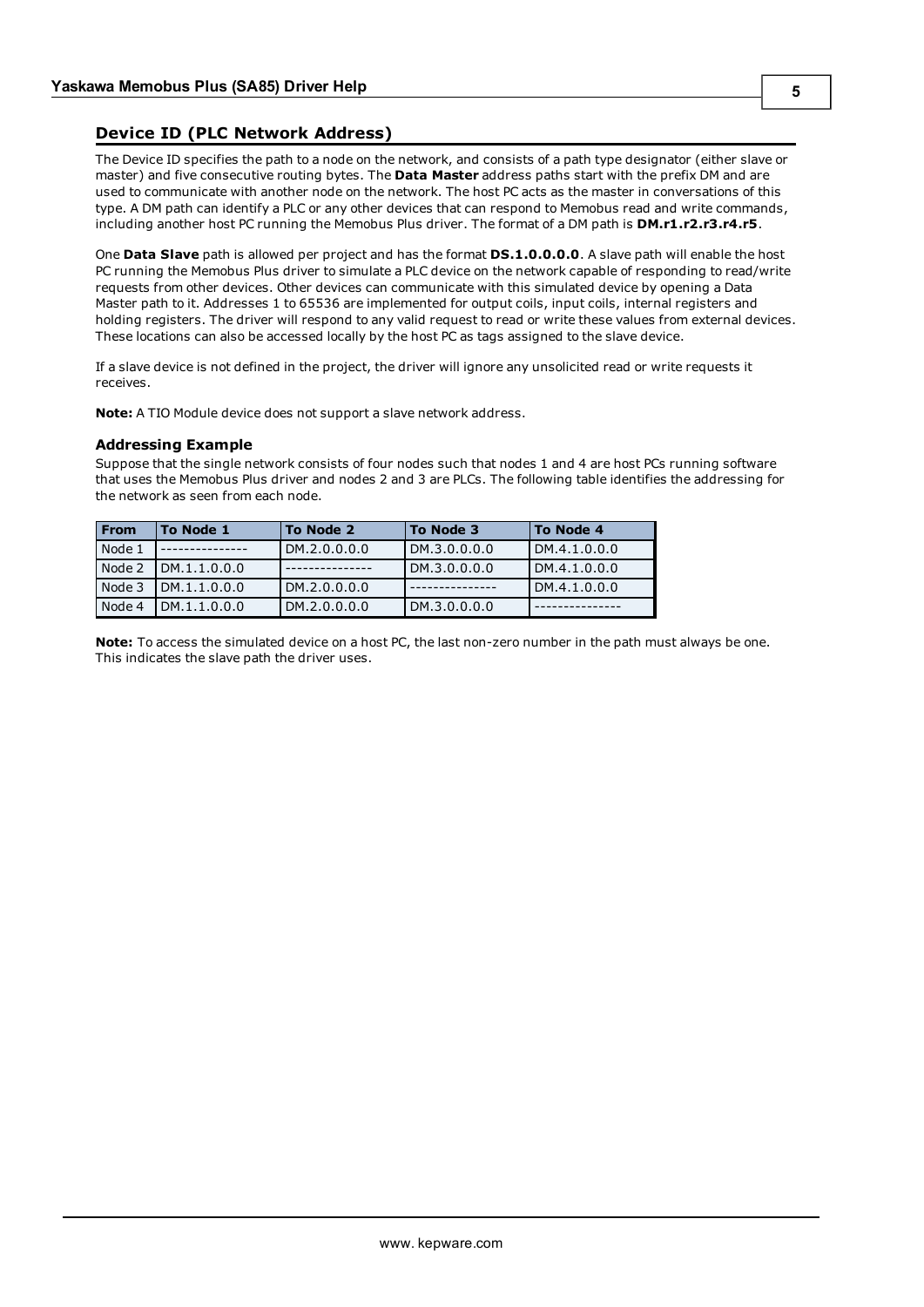# <span id="page-5-0"></span>**Block Sizes**

# **Coil Block Sizes**

Coils can be read from 8 to 800 points (bits) at a time. The default is 512 coils.

# **Register Block Sizes**

Registers can be read from 1 to 120 locations (words) at a time. The default is 120 registers.

# **Reasons to Change the Default Block Sizes**

1. The device may not support block read/write operations of the default size. Smaller Yaskawa PLCs and non-Yaskawa devices may not support the maximum data transfer lengths supported by the Memobus Plus network.

2. The device may contain non-contiguous addresses. If this is the case and the driver attempts to read a block of data that encompasses undefined memory, the device will probably reject the request.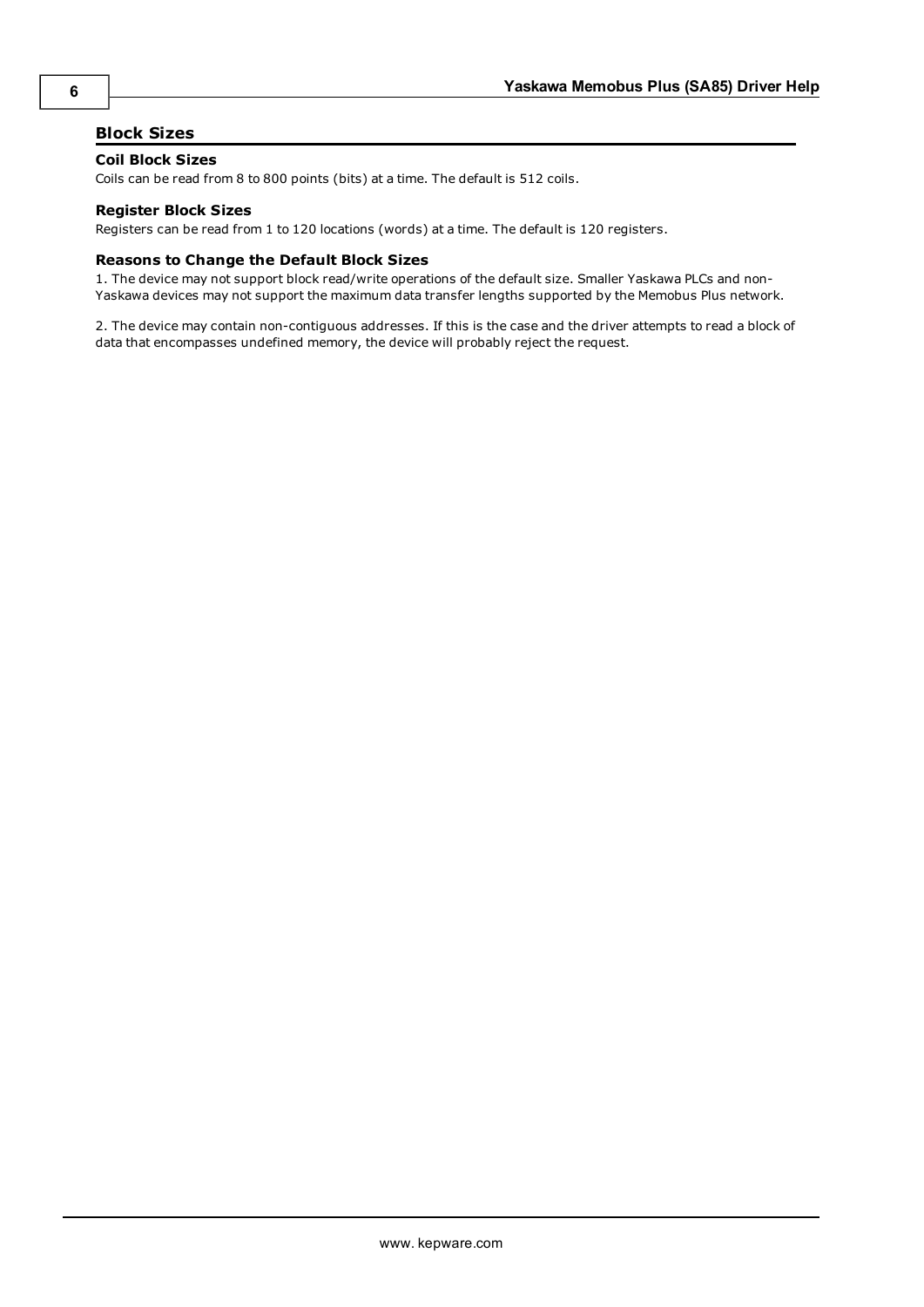# <span id="page-6-0"></span>**Settings**

#### **Adapter Number**

This parameter specifies the adapter number that will be used by the Memobus Plus card. Up to eight channels may be assigned the same adapter number. Valid adapter numbers are 0 to 3.

# **Timeout**

This parameter specifies the amount of time that the driver will wait on a response from the device before giving up and going on to the next request. The timeout will be rounded up to the nearest half second. Longer timeouts only affect performance if a device is not responding. The driver polls the MBplus system driver for the device response at 10 ms intervals.

#### **Zero vs One Based Addressing**

If the address numbering convention for the device starts at one as opposed to zero, this parameter can be specified when defining the device's parameters. By default, user entered addresses will have one subtracted from them when frames are constructed to communicate with a Yaskawa Memobus device. This means that if holding register 40001 is requested, the driver will actually ask for the zero's holding register in the device.

If the device doesn't follow this convention, then uncheck **Use zero based addressing** in Device Properties. The default behavior follows the convention of the Yaskawa PLCs.

## **First Word Low in 32 Bit Data Types**

Two consecutive registers addresses in a Yaskawa Memobus device are used for 32 bit data types. Users can specify whether the driver should assume the first word is the low or the high word of the 32 bit value. The default, first word low, follows the convention of the Yaskawa Memosoft programming software.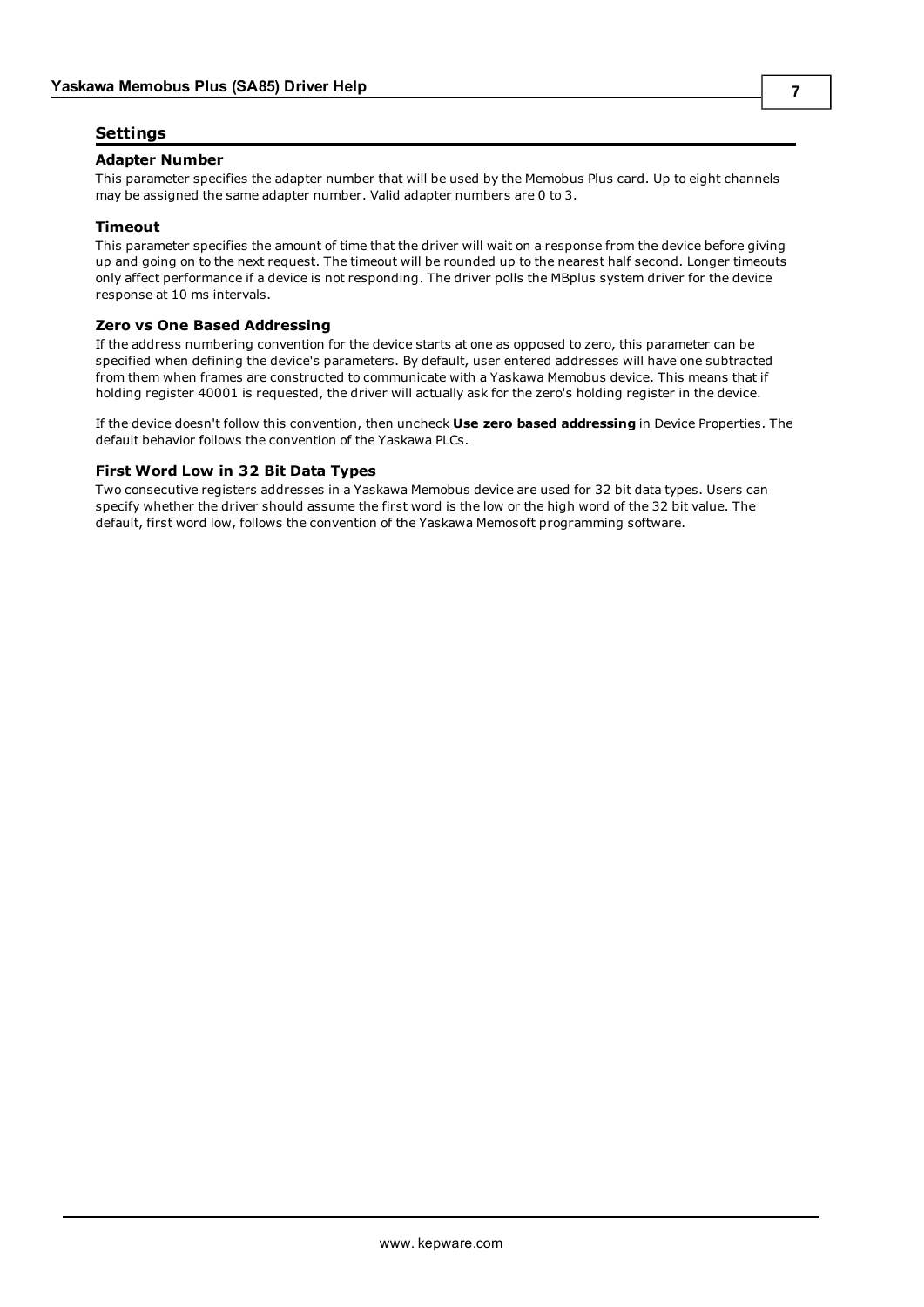# <span id="page-7-0"></span>**Optimizing Your Yaskawa Memobus Plus (SA85) Communications**

The Yaskawa Memobus Plus (SA85) driver has been redesigned to provide better throughput and take full advantage of the SA85 card. In the past, the Yaskawa Memobus Plus (SA85) driver restricted users to configuring a single channel in the OPC Server project. All Memobus Plus devices were defined under this one channel. In simple terms, this meant that the driver had to move between devices one at a time making requests. The OPC Server was already designed to be efficient and for most applications the single channel scheme provides more than enough performance. With the advent of OPC as an enabling technology, the size of projects have increased dramatically and have also caused a decrease in performance. To remedy this, the Yaskawa Memobus Plus (SA85) driver operates at a new level of efficiency and performance.

**Note:** Before implementing any changes, it is suggested that users make a backup of their existing OPC Server project directory in order to return to the previous current settings quickly, if needed.

An example of how the application may appear when configured using a single channel is shown below.



Each device appears under a single Yaskawa MemobusPlus channel. In this configuration, the driver must move from one device to the next as quickly as possible in order to gather information at an effective rate. As more devices are added or more information is requested from a single device, the overall update rate begins to suffer.

If the Yaskawa Memobus Plus (SA85) driver could only define one single channel, then the example shown above would be the only option available; however, the Yaskawa Memobus Plus (SA85) driver can define up to 8 channels. Using multiple channels distributes the data collection workload by simultaneously issuing multiple requests to the network. An example of how the same application may appear when configured using multiple channels to improve performance is shown below.



Each device has now been defined under its own channel. In this new configuration, a single path of execution is dedicated to the task of gathering data from each device. If the application has 8 or fewer devices, it can be optimized exactly how it is shown here. The performance will improve even if the application has more than 8 devices. While 8 or fewer devices may be ideal, the application will still benefit from additional channels. Although by spreading the device load across all channels will cause the server to move from device to device again, it can now do so with far less devices to process on a single channel.

The 8-channel limit matches the multi-path limitations of the SA85 card as set by Modicon.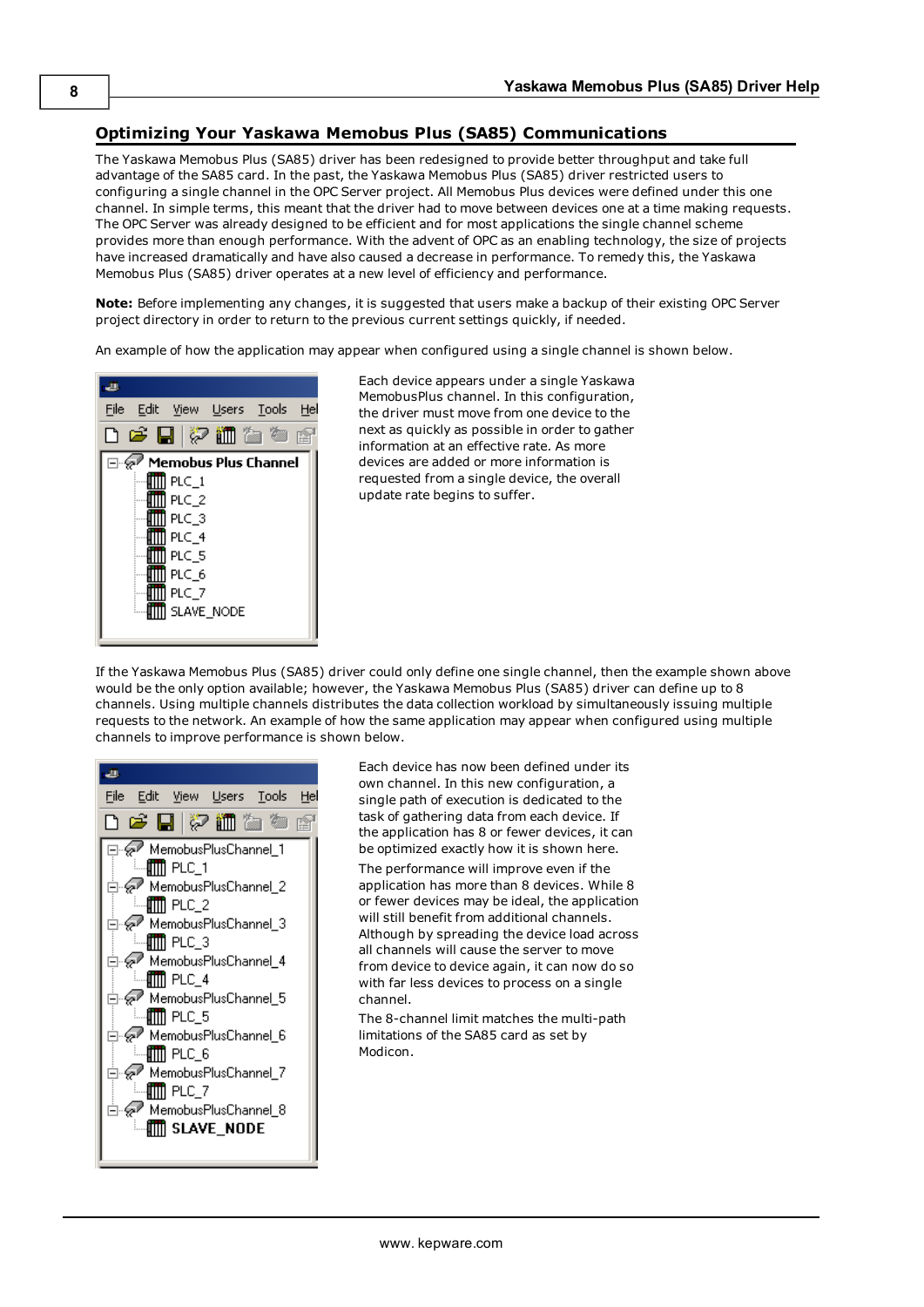This application can support multiple channels even if it contains a large number of tags defined under each device. To do so, open the existing OPC Server project while it is still configured using a single channel. Next, click Channels|Add Channel in ordet to add a new Memobus Plus channel. Name the channel as desired. In this example, NewMemobusPlus is used.

Next, use the cut and paste options available by right-clicking on a device or by using the Edit menu. In this example, PLC\_2 is cut from the MemobusPlus channel and then pasted under the NewMemobusPlus channel.



**PLC\_2 being cut from the Memobus Plus Channel.**



**PLC\_2 being pasted beneath the New Memobus Plus channel.**

Other possible Memobus Plus Driver optimizations include dedicating a single channel to just Global Data in order to receive fast Global Data updates. To do so, define a new set of device names for each device whose Global Data will be accessed under that new channel. The important thing to remember in this case is to only access Global Data from these newly defined device names. There are many possible configurations that may benefit the application; the new Memobus Plus driver gives users the opportunity to investigate them.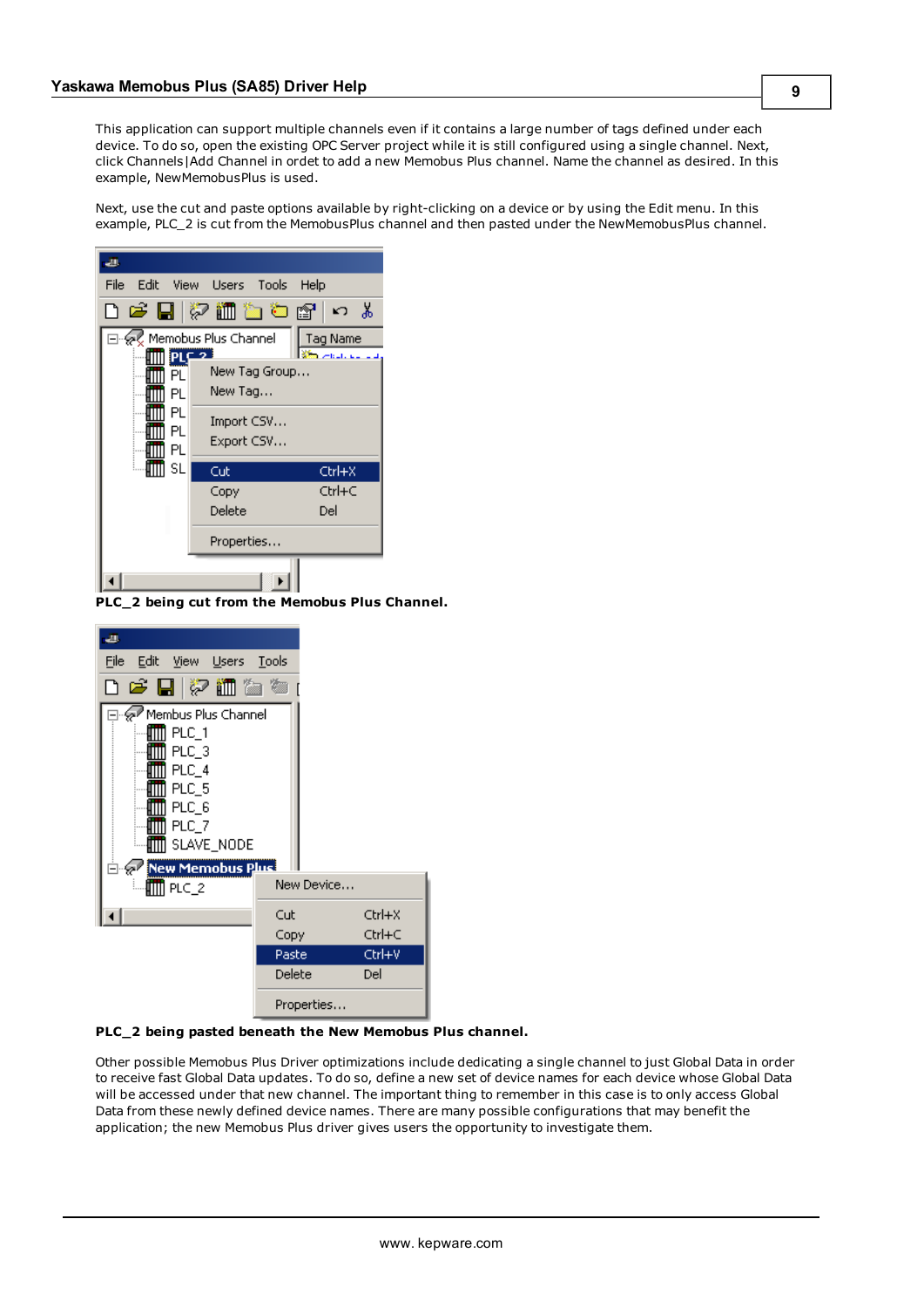<span id="page-9-8"></span><span id="page-9-7"></span><span id="page-9-6"></span><span id="page-9-3"></span><span id="page-9-2"></span><span id="page-9-1"></span>

| Data Type     | <b>Description</b>                                                                |
|---------------|-----------------------------------------------------------------------------------|
| Boolean       | Single bit                                                                        |
| Word          | Unsigned 16 bit value                                                             |
|               | bit 0 is the low bit                                                              |
|               | bit 15 is the high bit                                                            |
| Short         | Signed 16 bit value                                                               |
|               | bit 0 is the low bit                                                              |
|               | bit 14 is the high bit                                                            |
|               | bit 15 is the sign bit                                                            |
| DWord*        | Unsigned 32 bit value                                                             |
|               | bit 0 is the low bit                                                              |
|               | bit 31 is the high bit                                                            |
| $Long*$       | Signed 32 bit value                                                               |
|               |                                                                                   |
|               | bit 0 is the low bit                                                              |
|               | bit 30 is the high bit                                                            |
|               | bit 31 is the sign bit                                                            |
| <b>BCD</b>    | Two byte packed BCD                                                               |
|               |                                                                                   |
|               | Value range is 0-9999. Behavior is undefined for values beyond this               |
|               | range.                                                                            |
| $LBCD*$       | Four byte packed BCD                                                              |
|               |                                                                                   |
|               | Value range is 0-99999999. Behavior is undefined for values beyond<br>this range. |
| Float*        | 32 bit floating point value.                                                      |
|               |                                                                                   |
|               | The driver interprets two consecutive registers as a floating point               |
|               | value by making the second register the high word and the first                   |
|               | register the low word.                                                            |
| Float Example | If register 40001 is specified as a float, bit 0 of register 40001 would          |
|               | be bit 0 of the 32 bit word, and bit 15 of register 40002 would be bit            |
|               | 31 of the 32 bit word.                                                            |
| String        | Null terminated ASCII string.                                                     |
|               |                                                                                   |
|               | Includes Hi-Lo Lo-Hi byte order selection.                                        |

# <span id="page-9-0"></span>**Data Types Description**

<span id="page-9-5"></span><span id="page-9-4"></span>\*The descriptions of the bit significance assume default, 'first word low' setting for 32 bit data types.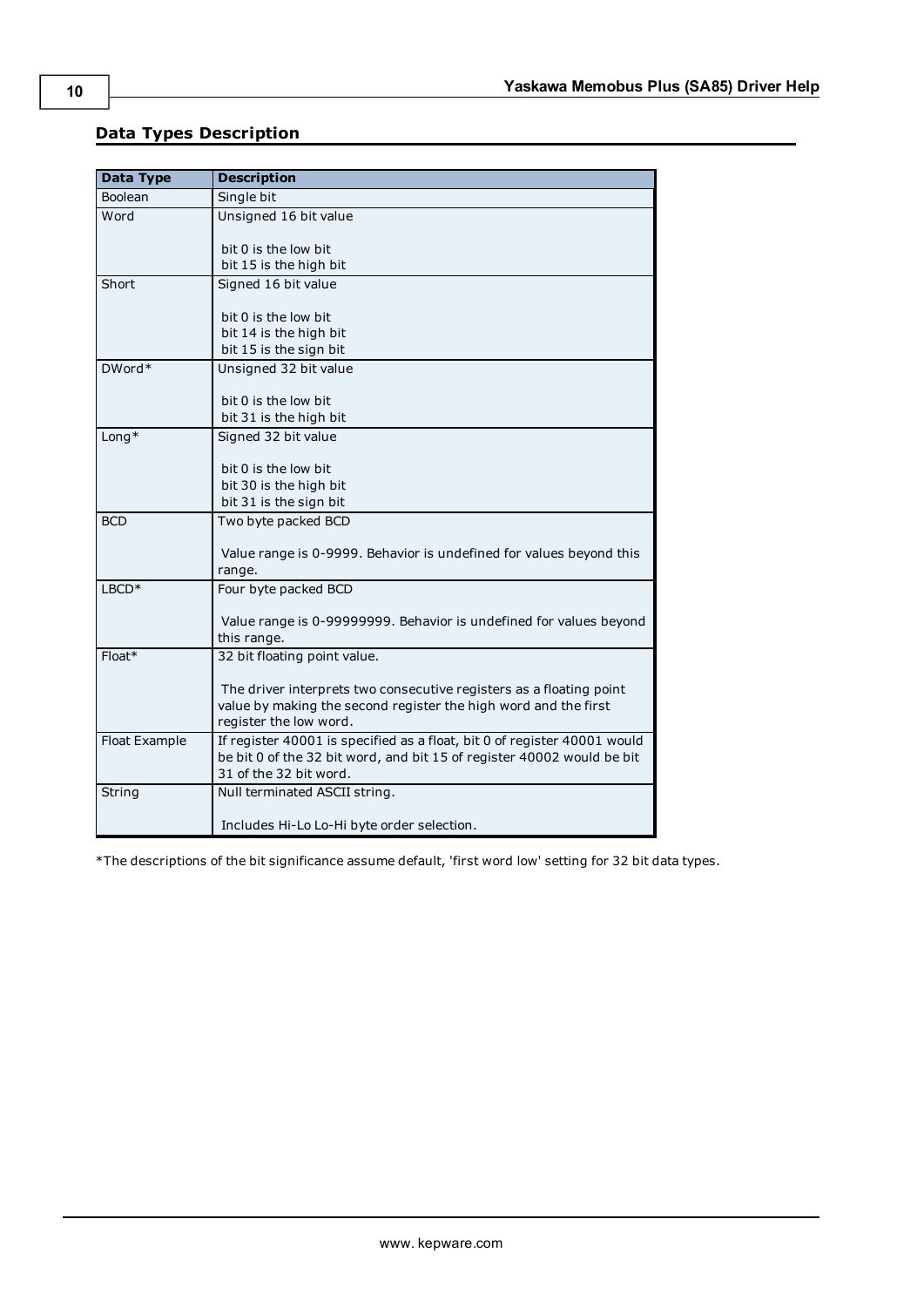<span id="page-10-0"></span>Address specifications vary depending on the model in use. Select a link from the following list to obtain specific address information for the model of interest.

**[Output](#page-10-1) Coils [Input](#page-10-2) Coils Internal [Registers](#page-11-0) Holding [Registers](#page-11-1) [Global](#page-12-0) Data Constant [Registers](#page-13-0) Link [Coils](#page-13-1) Link [Registers](#page-14-0) MC [Coils](#page-15-0) MC [Control](#page-15-1) Coils MC [Relays](#page-15-2) MC [Control](#page-16-0) Relays MC Code [Relays](#page-16-0)**

# <span id="page-10-1"></span>**Output Coils**

|                 | <b>Decimal Addressing</b> |
|-----------------|---------------------------|
| Type            | Boolean                   |
| l Format        | <b>OXXXXX</b>             |
| <b>Security</b> | Read/Write                |
| Range           | 1-65536                   |

# **Array Support**

Arrays are also supported for the output coil addresses. The syntax for declaring an array (shown using decimal addressing) is as follows:

0xxxxx[cols] with assumed row count of 1 0xxxxx[rows][cols]

The number of coils requested cannot exceed the coil block size set for the device.

#### **Examples**

- 1. The 255th output coil would be addressed as '0255' using decimal addressing.
- <span id="page-10-2"></span>2. The 35005th output coil would be addressed as '035005' using decimal addressing.

# **Input Coils**

|                 | <b>Decimal Addressing</b> |
|-----------------|---------------------------|
| <b>Type</b>     | Boolean                   |
| Format          | 1xxxxx                    |
| <b>Security</b> | Read                      |
| Range           | 1-65536                   |

\*These locations are Read/Write for Slave Devices.

#### **Array Support**

Arrays are also supported for the input coil addresses. The syntax for declaring an array (shown using decimal addressing) is as follows:

1xxxxx[cols] with assumed row count of 1 1xxxxx[rows][cols]

The number of coils requested cannot exceed the coil block size set for the device.

# **Examples**

- 1. The 127th input coil would be addressed as '10127' using decimal addressing.
- 2. The 35005th output coil would be addressed as '135005' using decimal addressing.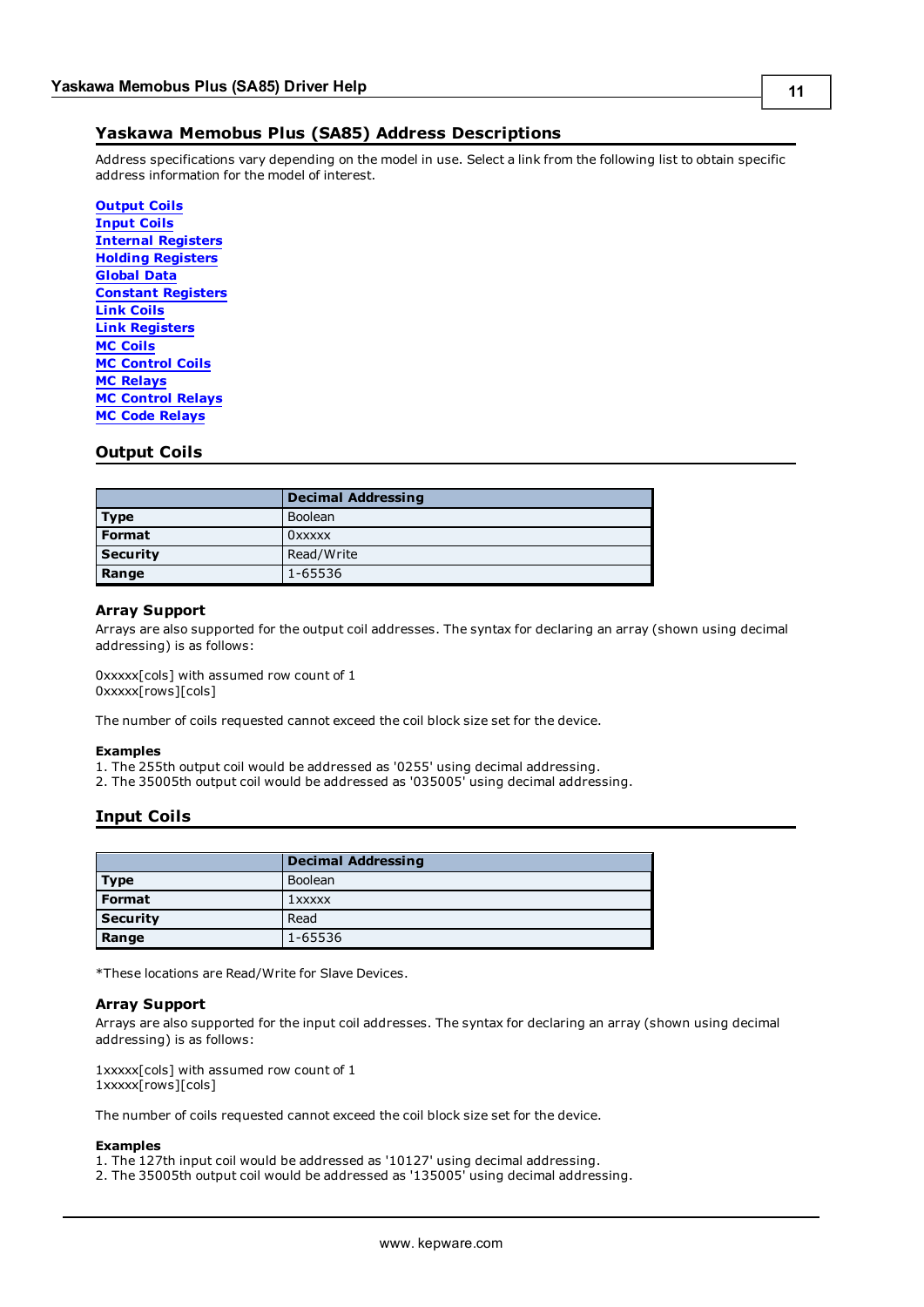# <span id="page-11-0"></span>**Internal Registers**

The default data types are shown in **bold**.

|                 | <b>Decimal Addressing</b> |
|-----------------|---------------------------|
| <b>Type</b>     | Word, Short, BCD          |
| <b>Format</b>   | 3xxxxx                    |
| <b>Security</b> | Read Only*                |
| Range           | 1-65536                   |
| <b>Type</b>     | <b>Boolean</b>            |
| <b>Format</b>   | 3xxxxx.bb                 |
| <b>Security</b> | Read Only*                |
| Range           | xxxxx.0-xxxxx.15          |
| <b>Type</b>     | Float, DWord, Long, LBCD  |
| <b>Format</b>   | 3xxxxx                    |
| <b>Security</b> | Read Only*                |
| Range           | 1-65535                   |

\*These locations are Read/Write for Slave Devices.

# **Array Support**

Arrays are also supported for the internal register addresses. The syntax for declaring an array (shown using decimal addressing) is as follows:

3xxxxx[cols] with assumed row count of 1 3xxxxx[rows][cols]

For Word, Short and BCD arrays, the base address  $+$  (rows  $*$  cols) cannot exceed 65536. For Float, DWord, Long and Long BCD arrays, the base address + (rows \* cols \* 2) cannot exceed 65536. For all arrays, the total number of registers being requested cannot exceed the register block size that was specified for this device.

#### **Examples**

- 1. To access Internal Register 1000, enter 301000.
- 2. To access Internal Register 11000, enter 311000.
- <span id="page-11-1"></span>3. To access Internal Register 300 bit 11, enter 300300.11.

# **Holding Registers**

The default data types are shown in **bold.**

<span id="page-11-2"></span>

|                             | <b>Decimal Addressing</b>                    |
|-----------------------------|----------------------------------------------|
| <b>Type</b>                 | Word, Short, BCD                             |
| <b>Format</b>               | 4xxxxx                                       |
| <b>Security</b>             | Read/Write                                   |
| Range                       | 1-65536                                      |
| Type                        | <b>Boolean</b>                               |
| <b>Format</b>               | 4xxxxx.bb                                    |
| <b>Security</b>             | Read/Write                                   |
| Range                       | $xxxx.0$ - $xxxx.15$                         |
| <b>Type</b>                 | Float, DWord, Long, LBCD                     |
| <b>Format</b>               | 4xxxxx                                       |
| <b>Security</b>             | Read/Write                                   |
| Range                       | 1-65535                                      |
| <b>Type</b>                 | <b>String</b>                                |
| String with HiLo byte order | 400001.2H-465536.240H                        |
|                             | .Bit is string length, range 2 to 240 bytes. |
| String with LoHi byte order | 400001.2L-465536.240L                        |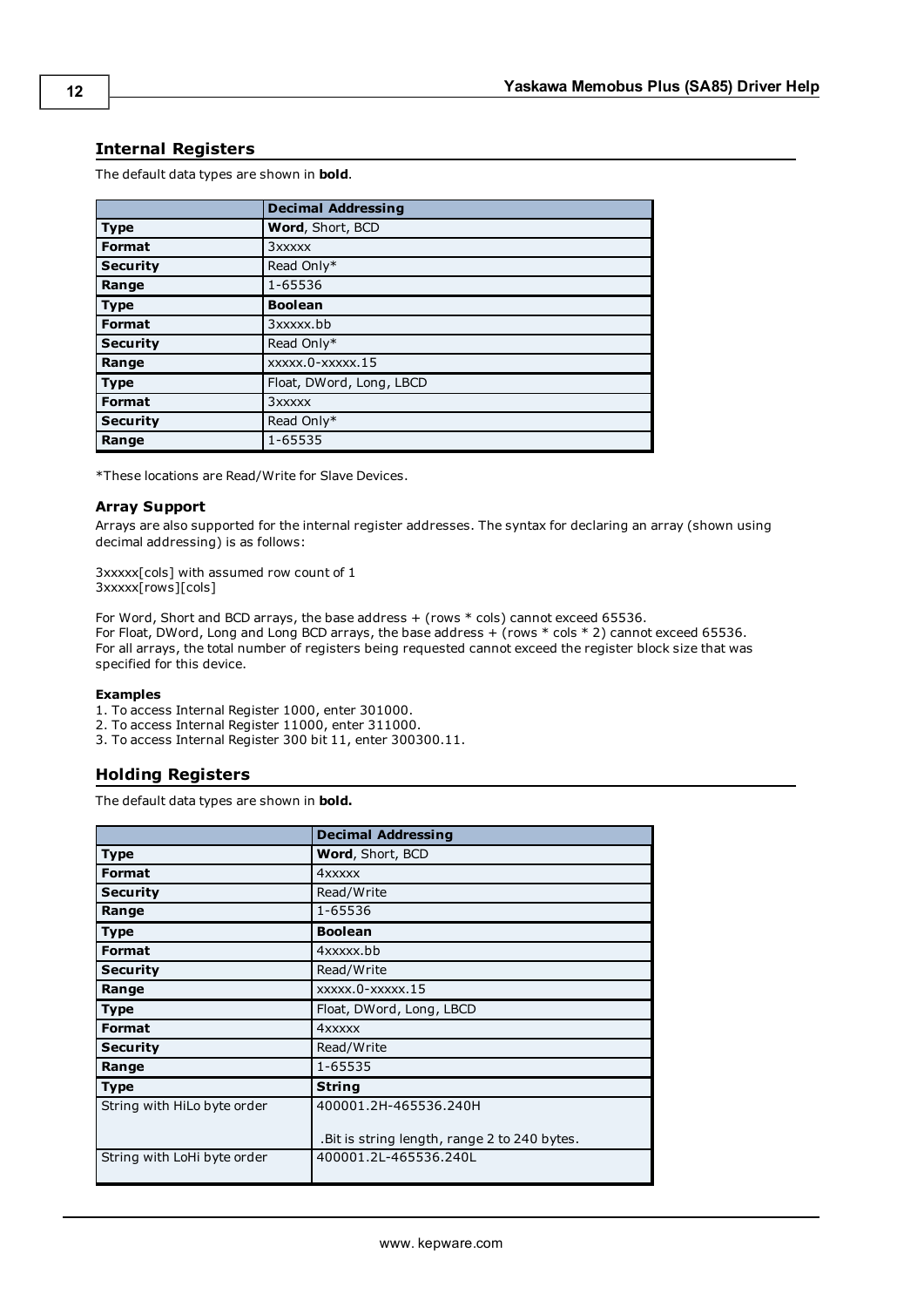|          | Bit is string length, range 2 to 240 bytes. |
|----------|---------------------------------------------|
| Security | Read/Write                                  |

#### **String Support**

This driver supports reading and writing holding register memory as an ASCII string. When using holding registers for string data, each register will contain two bytes of ASCII data. The order of the ASCII data within a given register can be selected when the string is defined. The length of the string can be from 2 to 240 bytes and is entered in place of a bit number. The length must be entered as an even number. Appending either an "H" or "L" to the address specifies the byte order.

#### **Examples**

1. To access a string starting at 40200 with a length of 100 bytes and Hi-Lo byte order, enter: 40200.100H.

2. To access a string starting at 40500 with a length of 78 bytes and Lo-Hi byte order, enter: 40500.78L.

#### **Array Support**

Arrays are also supported for the holding register addresses. The syntax for declaring an array (using decimal addressing) is as follows:

4xxxx[cols] with assumed row count of 1 4xxxx[rows][cols]

For Word, Short and BCD arrays, the base address + (rows  $*$  cols) cannot exceed 65536. For Float, DWord, Long and Long BCD arrays, the base address + (rows \* cols \* 2) cannot exceed 65535. For all arrays, the total number of registers being requested cannot exceed the register block size that was specified for this device.

#### **Examples**

- 1. To access Holding Register 5000, enter 405000.
- 2. To access Holding Register 14000, enter 414000.
- <span id="page-12-0"></span>3. To access Holding Register 500 bit 11, enter 400500.11.

#### **Global Data**

The default data types are shown in **bold**.

**Note:** Global Data is not supported for the slave device.

|                 | <b>Decimal Addressing</b> |
|-----------------|---------------------------|
| <b>Type</b>     | Word, Short, BCD          |
| Format          | Gxx                       |
| <b>Security</b> | Read/Write                |
| Range           | $1 - 32$                  |
| <b>Type</b>     | Float, DWord, Long, LBCD  |
| Format          | Gxx                       |
| <b>Security</b> | Read/Write                |
| Range           | $1 - 31$                  |

#### **Array Support**

Arrays are also supported for Global Data. The syntax for declaring an array (shown using decimal addressing) is as follows:

Gxx[cols] with assumed row count of 1 Gxx[rows][cols]

For Word, Short and BCD arrays, the base address  $+$  (rows  $*$  cols) cannot exceed 32. For Float, DWord, Long and Long BCD arrays, the base address + (rows \* cols \* 2) cannot exceed 32.

#### **Examples**

- 1. To access Global Register 11, enter G11.
- 2. To access Global Register 30, enter G30.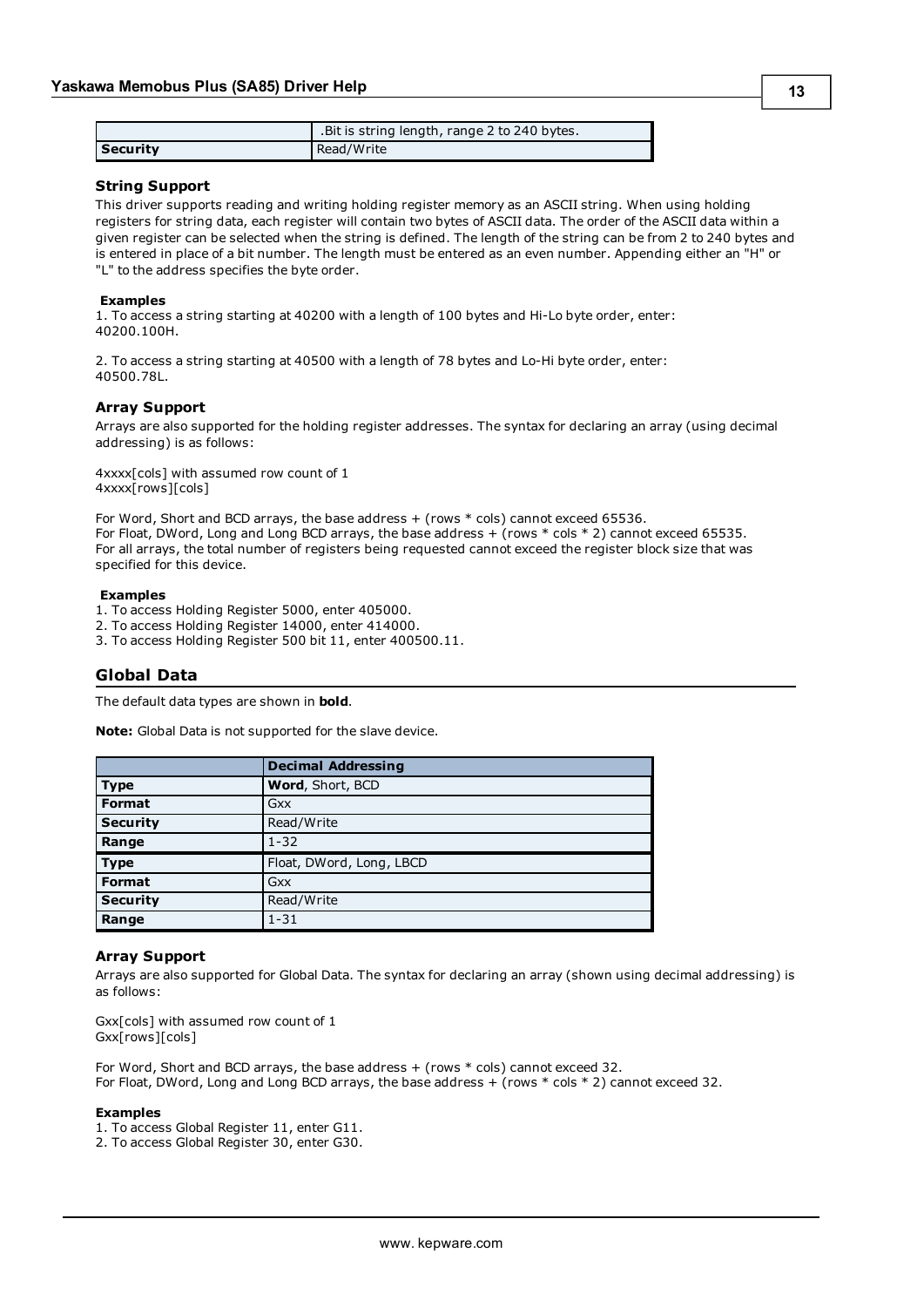# <span id="page-13-0"></span>**Constant Registers**

The default data types are shown in **bold**.

|                             | <b>Decimal Addressing</b>                     |
|-----------------------------|-----------------------------------------------|
| <b>Type</b>                 | Word, Short, BCD                              |
| <b>Format</b>               | 7xxxxx                                        |
| <b>Security</b>             | Read/Write                                    |
| Range                       | 1-65536                                       |
| <b>Type</b>                 | <b>Boolean</b>                                |
| Format                      | 7xxxxx.bb                                     |
| <b>Security</b>             | Read/Write                                    |
| Range                       | xxxxx.0-xxxxx.15                              |
| <b>Type</b>                 | Float, DWord, Long, LBCD                      |
| <b>Format</b>               | 7xxxxx                                        |
| <b>Security</b>             | Read/Write                                    |
| Range                       | 1-65535                                       |
| <b>Type</b>                 | <b>String</b>                                 |
| String with HiLo byte order | 700001.2H-765536.240H                         |
|                             | . Bit is string length, range 2 to 240 bytes. |
| String with LoHi byte order | 700001.2L-765536.240L                         |
|                             | .Bit is string length, range 2 to 240 bytes.  |
| <b>Security</b>             | Read/Write                                    |

## <span id="page-13-2"></span>**String Support**

This driver supports reading and writing constant register memory as an ASCII string. When using constant registers for string data, each register will contain two bytes of ASCII data. The order of the ASCII data within a given register can be selected when the string is defined. The length of the string can be from 2 to 240 bytes and is entered in place of a bit number. The length must be entered as an even number. Appending either an "H" or "L" to the address specifies the byte order.

#### **Examples**

1. To access a string starting at 70200 with a length of 100 bytes and Hi-Lo byte order, enter: 70200.100H.

2. To access a string starting at 70500 with a length of 78 bytes and Lo-Hi byte order, enter: 70500.78L.

#### **Array Support**

Arrays are also supported for the constant register addresses. The syntax for declaring an array (using decimal addressing) is:

7xxxxx[cols] with assumed row count of 1 7xxxxx[rows][cols]

For Word, Short and BCD arrays, the base address + (rows \* cols) cannot exceed 65536. For Float, DWord, Long and Long BCD arrays, the base address + (rows \* cols \* 2) cannot exceed 65535. For all arrays, the total number of registers being requested cannot exceed the register block size that was specified for this device.

#### **Examples**

- 1. To access Constant Register 300, enter 703000.
- 2. To access Constant Register 1400, enter 714000.
- <span id="page-13-1"></span>3. To access Constant Register 500 bit 11, enter 700500.11.

# **Link Coils**

|             | <b>Decimal Addressing</b> |
|-------------|---------------------------|
| <b>Type</b> | <b>Boolean</b>            |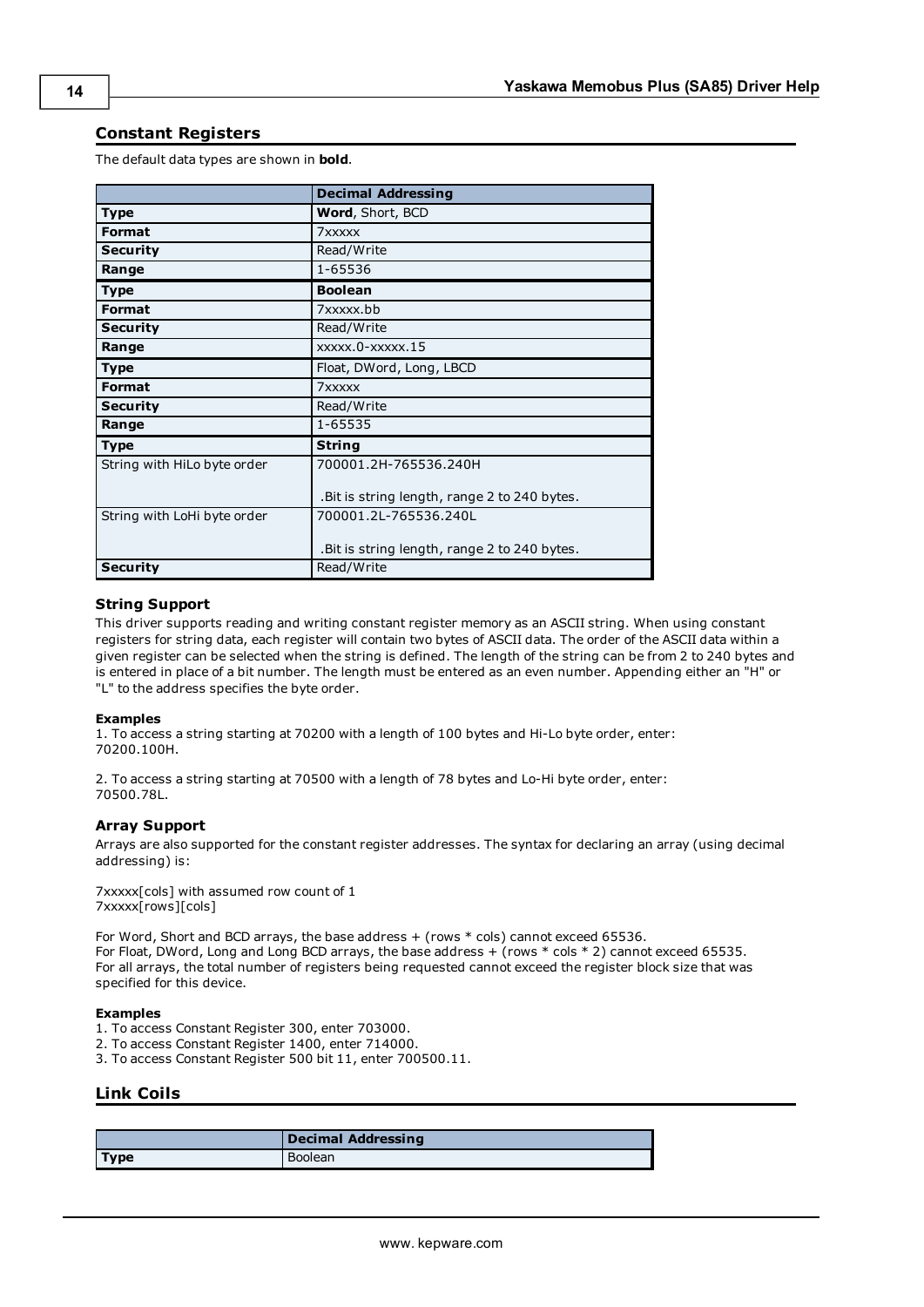| l Format        | D1xxxx or D2xxxx |
|-----------------|------------------|
| <b>Security</b> | Read/Write       |
| Range           | 1-9999           |

#### **Array Support**

Arrays are also supported for the link coil addresses. The syntax for declaring an array (shown using decimal addressing) is as follows:

D1xxxx[cols] with assumed row count of 1 D1xxxx[rows][cols]

The number of coils requested cannot exceed the coil block size set for the device.

#### **Examples**

1. The 10255th Link coil would be addressed as 'D10255' using decimal addressing.

<span id="page-14-0"></span>2. The 20005th Link coil would be addressed as 'D20005' using decimal addressing.

# **Link Registers**

The default data types are shown in **bold.**

|                             | <b>Decimal Addressing</b>                                              |
|-----------------------------|------------------------------------------------------------------------|
| <b>Type</b>                 | Word, Short, BCD                                                       |
| Format                      | R1xxxx or R2xxxx                                                       |
| <b>Security</b>             | Read/Write                                                             |
| Range                       | 1-9999                                                                 |
| <b>Type</b>                 | <b>Boolean</b>                                                         |
| Format                      | R1xxxx.bb or R2xxxx.bb                                                 |
| <b>Security</b>             | Read/Write                                                             |
| Range                       | $xxxx.0$ - $xxx.15$                                                    |
| <b>Type</b>                 | Float, DWord, Long, LBCD                                               |
| Format                      | R1xxxx or R2xxxx                                                       |
| <b>Security</b>             | Read/Write                                                             |
| Range                       | 1-9998                                                                 |
| <b>Type</b>                 | <b>String</b>                                                          |
| String with HiLo byte order | R10001.2H-R19999.240H                                                  |
|                             | R20001.2H-R29999.240H<br>.Bit is string length, range 2 to 240 bytes.  |
| String with LoHi byte order | R10001.2L-R19999.240L                                                  |
|                             | R20001.2L-R29999.240L<br>. Bit is string length, range 2 to 240 bytes. |
| <b>Security</b>             | Read/Write                                                             |

#### **String Support**

This driver supports reading and writing link register memory as an ASCII string. When using link registers for string data, each register will contain two bytes of ASCII data. The order of the ASCII data within a given register can be selected when the string is defined. The length of the string can be from 2 to 240 bytes and is entered in place of a bit number. The length must be entered as an even number. Appending either an "H" or "L" to the address specifies the byte order.

#### **Examples**

1. To access a string starting at R10200 with a length of 100 bytes and Hi-Lo byte order, enter: R10200.100H.

2. To access a string starting at R10500 with a length of 78 bytes and Lo-Hi byte order, enter: R10500.78L.

#### **Array Support**

Arrays are also supported for the holding register addresses. The syntax for declaring an array (using decimal addressing) is as follows: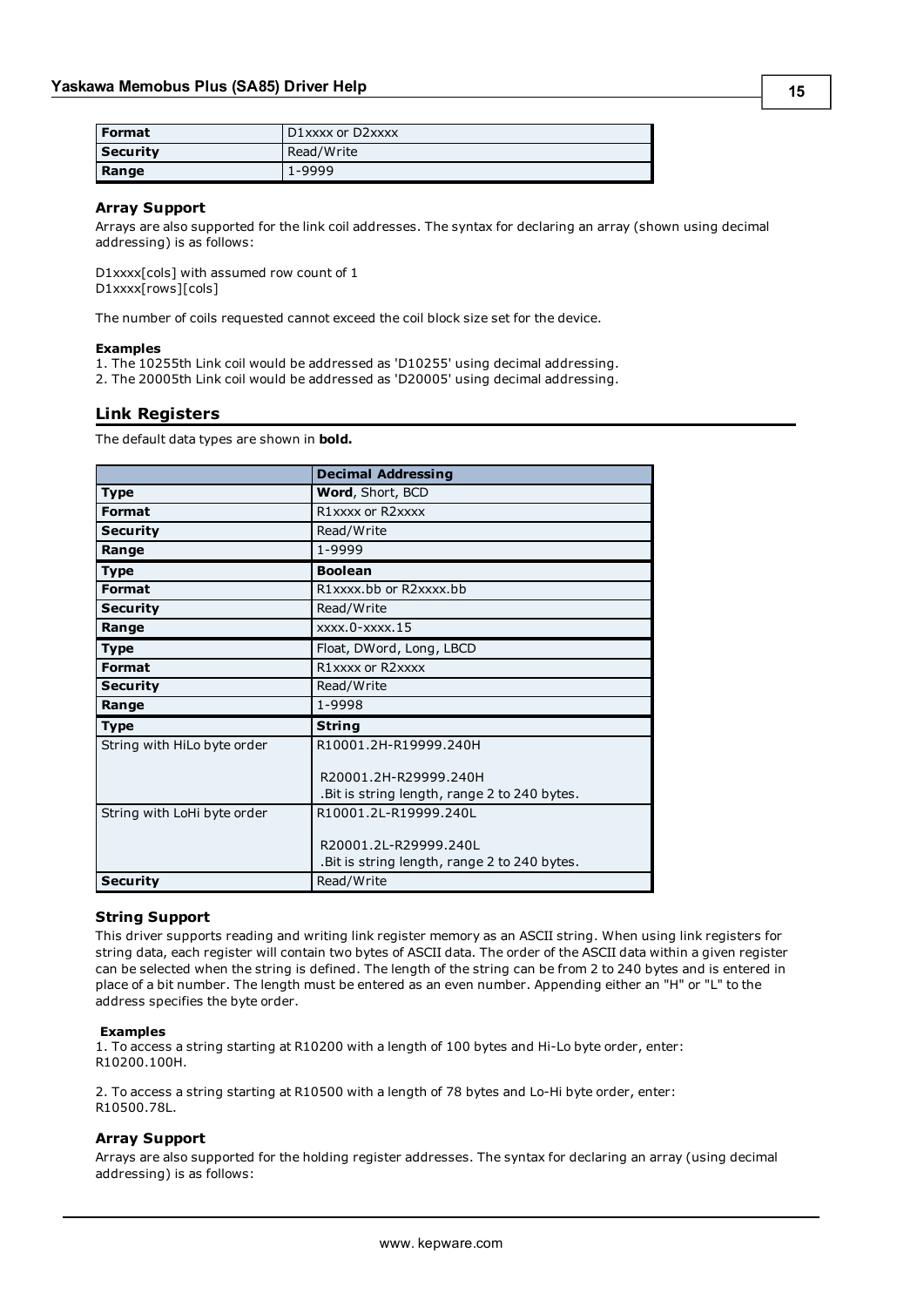R1xxxx[cols] with assumed row count of 1

R1xxxx[rows][cols]

For Word, Short and BCD arrays, the base address + (rows \* cols) cannot exceed 9999. For Float, DWord, Long and Long BCD arrays, the base address + (rows  $*$  cols  $*$  2) cannot exceed 9998. For all arrays, the total number of registers being requested cannot exceed the register block size that was specified for this device.

#### **Examples**

1. To access Link Register 10500, enter R10500.

2. To access Link Register 21400, enter R21400.

<span id="page-15-0"></span>3. To access Link Register 10500 bit 11, enter R10500.11

# **MC Coils**

|                 | <b>Decimal Addressing</b> |
|-----------------|---------------------------|
| Type            | <b>Boolean</b>            |
| <b>Format</b>   | Y1xxxx or Y2xxxx          |
| <b>Security</b> | Read/Write                |
| Range           | 1-9999                    |

#### **Array Support**

Arrays are also supported for the MC coil addresses. The syntax for declaring an array (shown using decimal addressing) is as follows:

Y1xxxx[cols] with assumed row count of 1 Y1xxxx[rows][cols]

The number of coils requested cannot exceed the coil block size set for the device.

#### **Examples**

1. The 10255th MC coil would be addressed as 'Y10255' using decimal addressing.

<span id="page-15-1"></span>2. The 20005th MC coil would be addressed as 'Y20005' using decimal addressing.

# **MC Control Coils**

|                 | <b>Decimal Addressing</b> |
|-----------------|---------------------------|
| l Type          | <b>Boolean</b>            |
| Format          | Q1xxxx or Q2xxxx          |
| <b>Security</b> | Read/Write                |
| Range           | 1-9999                    |

# **Array Support**

Arrays are also supported for the MC Control coil addresses. The syntax for declaring an array (shown using decimal addressing) is as follows:

Q1xxxx[cols] with assumed row count of 1 Q1xxxx[rows][cols]

The number of coils requested cannot exceed the coil block size set for the device.

#### **Examples**

1. The 10255th MC Control coil would be addressed as 'Q10255' using decimal addressing.

<span id="page-15-2"></span>2. The 20005th MC Control coil would be addressed as 'Q20005' using decimal addressing.

# **MC Relays**

|                 | <b>Decimal Addressing</b> |
|-----------------|---------------------------|
| Type            | <b>Boolean</b>            |
| <b>Format</b>   | X1xxxx or X2xxxx          |
| <b>Security</b> | Read Only                 |
| Range           | 1-9999                    |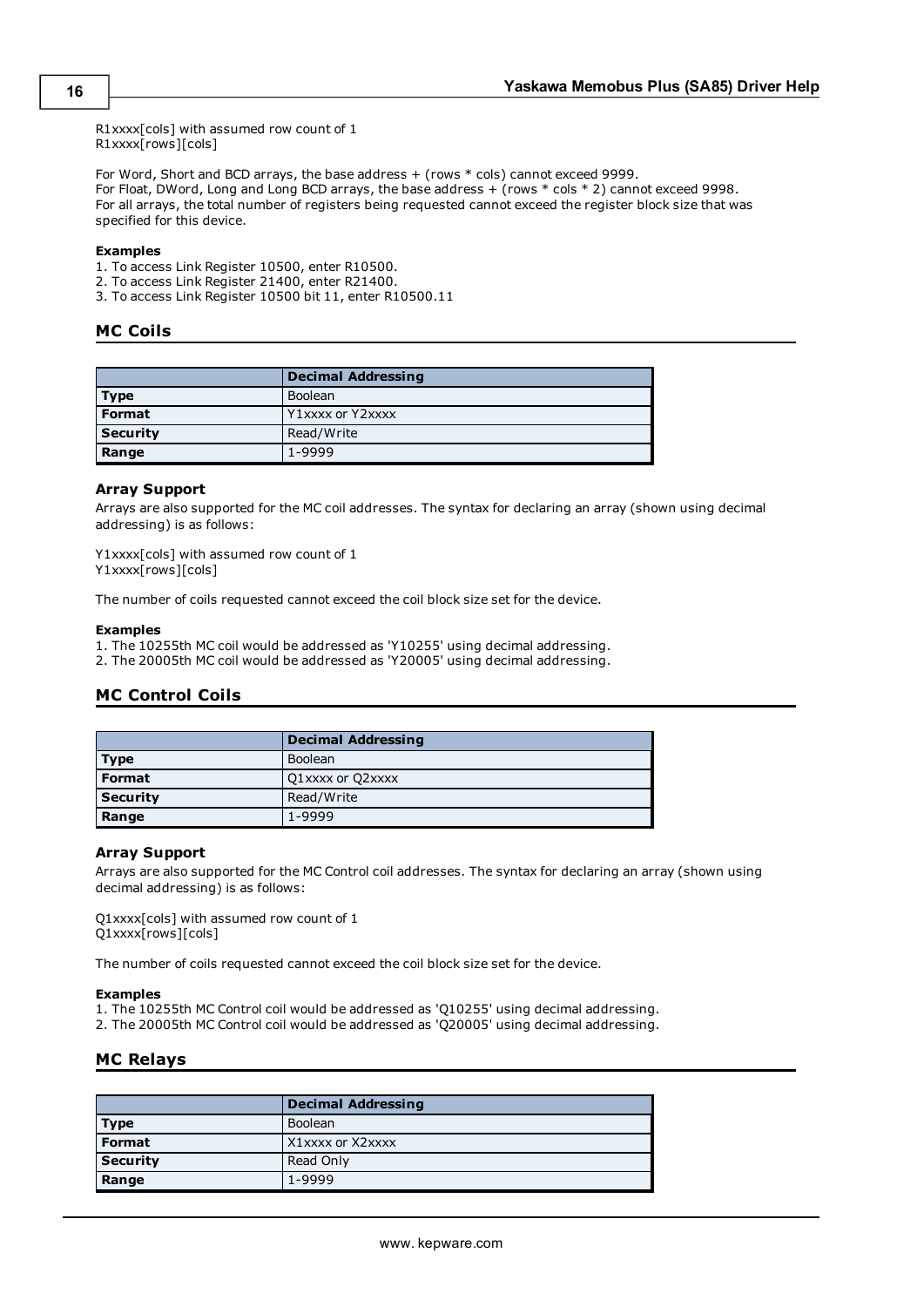## **Array Support**

Arrays are also supported for the MC Relay addresses. The syntax for declaring an array (shown using decimal addressing) is as follows:

X1xxxx[cols] with assumed row count of 1 X1xxxx[rows][cols

The number of relays requested cannot exceed the coil block size set for the device.

#### **Examples**

1. The 10255th MC Relay would be addressed as 'X10255' using decimal addressing.

<span id="page-16-0"></span>2. The 20005th MC Relay coil would be addressed as 'X20005' using decimal addressing.

# **MC Control Relays**

|                 | <b>Decimal Addressing</b> |
|-----------------|---------------------------|
| Type            | <b>Boolean</b>            |
| Format          | P1xxxx or P2xxxx          |
| <b>Security</b> | Read Only                 |
| Range           | 1-9999                    |

#### **Array Support**

Arrays are also supported for the MC Control Relay addresses. The syntax for declaring an array (shown using decimal addressing) is as follows:

P1xxxx[cols] with assumed row count of 1 P1xxxx[rows][cols]

The number of relays requested cannot exceed the coil block size set for the device.

#### **Examples**

1. The 10255th MC Control Relay would be addressed as 'P10255' using decimal addressing.

<span id="page-16-1"></span>2. The 20005th MC Control Relay coil would be addressed as 'P20005' using decimal addressing.

# **MC Code Relays**

|                 | <b>Decimal Addressing</b> |
|-----------------|---------------------------|
| Type            | <b>Boolean</b>            |
| Format          | M1xxxx or M2xxxx          |
| <b>Security</b> | Read Only                 |
| Range           | 1-9999                    |

#### **Array Support**

Arrays are also supported for the MC Code Relay addresses. The syntax for declaring an array (shown using decimal addressing) is as follows:

M1xxxx[cols] with assumed row count of 1 M1xxxx[rows][cols]

The number of relays requested cannot exceed the coil block size set for the device.

#### **Examples**

- 1. The 10255th MC Code Relay would be addressed as 'M10255' using decimal addressing.
- 2. The 20005th MC Code Relay coil would be addressed as 'M20005' using decimal addressing.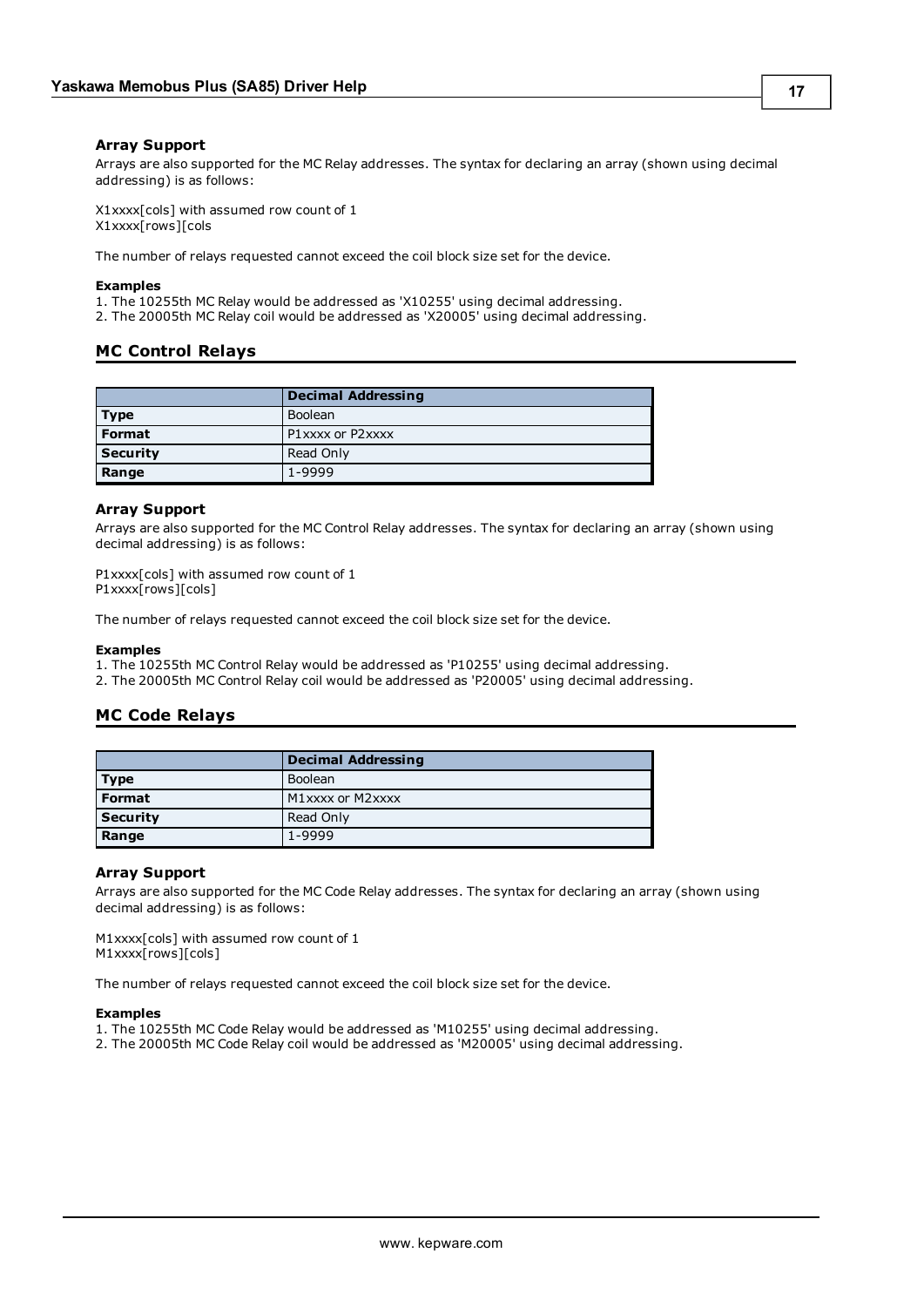# <span id="page-17-0"></span>**Error Descriptions**

The following error/warning messages may be generated. Click on the link for a description of the message.

## **Address Validation**

**Missing [address](#page-17-2)**

**Device address ['<address>'](#page-17-3) contains a syntax error Address ['<address>'](#page-17-4) is out of range for the specified device or register Data Type '<type>' is not valid for device address ['<address>'](#page-18-0) Device address ['<address>'](#page-18-1) is Read Only Array size is out of range for address ['<address>'](#page-18-2) Array support is not available for the specified address: ['<address>'](#page-18-3)**

#### **Device Status Messages**

**Started [MBPLUS.SYS](#page-19-0) device Device '<device name>' is not [responding](#page-19-1) Unable to write to ['<address>'](#page-19-2) on device '<device name>'**

# **Device Specific Messages**

**Unable to start [MBPLUS.SYS](#page-19-4) device Unable to [communicate](#page-20-0) with MBPLUS.VXD Unable to open [MBPLUS](#page-20-1) slave path Error opening [MBPLUS](#page-20-2) path: <ID> Bad address in block [<start address> to <end [address>\]](#page-20-3) on device '<device name>'**

# <span id="page-17-1"></span>**Address Validation**

The following error/warning messages may be generated. Click on the link for a description of the message.

#### **Address Validation**

**Missing [address](#page-17-2) Device address ['<address>'](#page-17-3) contains a syntax error Address ['<address>'](#page-17-4) is out of range for the specified device or register Data Type '<type>' is not valid for device address ['<address>'](#page-18-0) Device address ['<address>'](#page-18-1) is Read Only Array size is out of range for address ['<address>'](#page-18-2) Array support is not available for the specified address: ['<address>'](#page-18-3)**

# <span id="page-17-2"></span>**Missing address**

**Error Type:** Warning

# **Possible Cause:**

A tag address that has been specified dynamically has no length.

#### **Solution:**

<span id="page-17-3"></span>Re-enter the address in the client application.

# **Device address '<address>' contains a syntax error**

#### **Error Type:** Warning

# **Possible Cause:**

A tag address that has been specified dynamically contains one or more invalid characters.

# **Solution:**

<span id="page-17-4"></span>Re-enter the address in the client application.

# **Address '<address>' is out of range for the specified device or register**

# **Error Type:**

Warning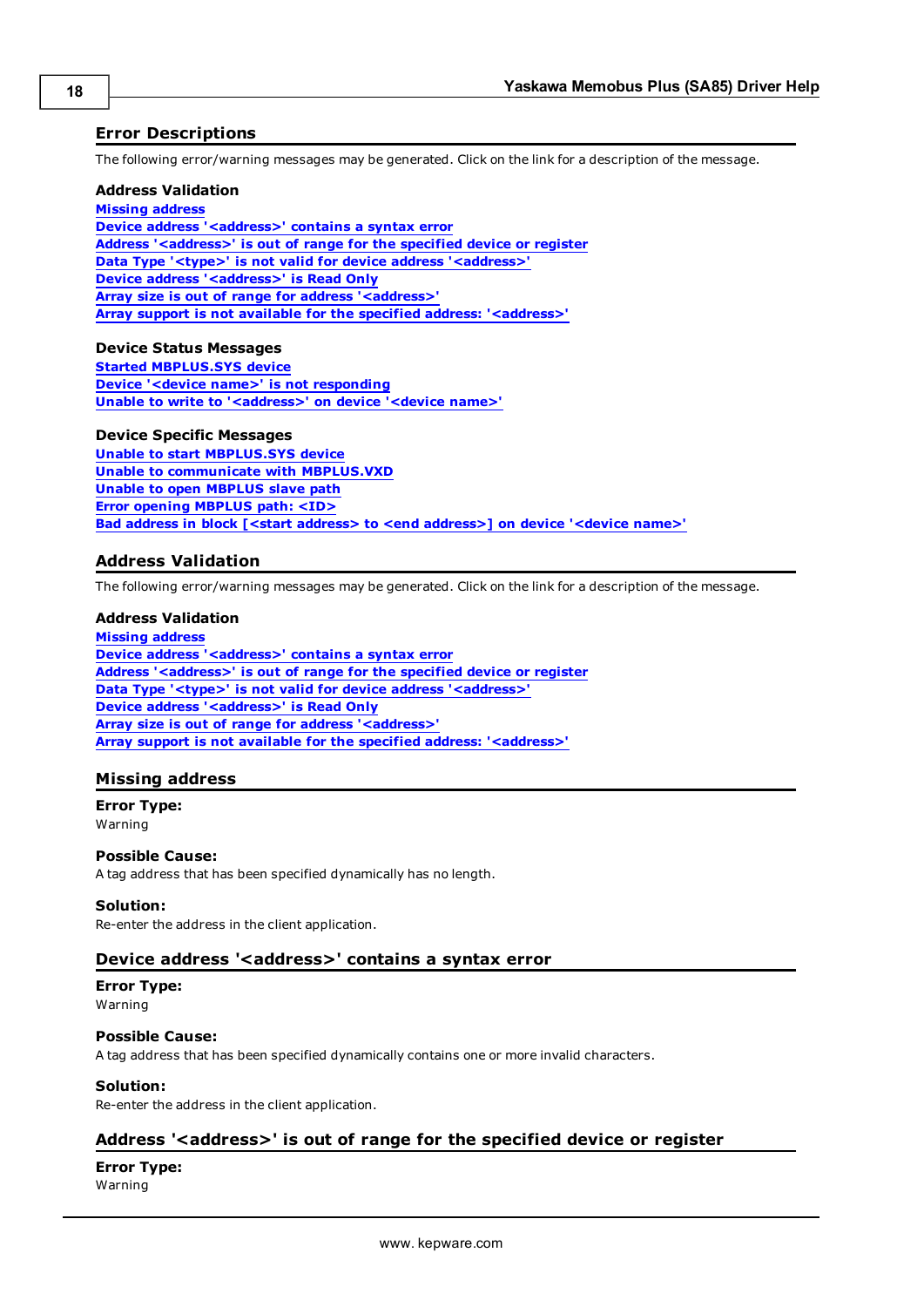#### **Possible Cause:**

A tag address that has been specified dynamically references a location that is beyond the range of supported locations for the device.

## **Solution:**

<span id="page-18-0"></span>Verify the address is correct; if it is not, re-enter it in the client application.

# **Data Type '<type>' is not valid for device address '<address>'**

#### **Error Type:**

Warning

# **Possible Cause:**

A tag address that has been specified dynamically has been assigned an invalid data type.

#### **Solution:**

<span id="page-18-1"></span>Modify the requested data type in the client application.

# **Device address '<address>' is Read Only**

#### **Error Type:**

Warning

#### **Possible Cause:**

A tag address that has been specified dynamically has a requested access mode that is not compatible with what the device supports for that address.

#### **Solution:**

<span id="page-18-2"></span>Change the access mode in the client application.

#### **Array size is out of range for address '<address>'**

# **Error Type:**

Warning

# **Possible Cause:**

A tag address that has been specified dynamically is requesting an array size that is too large for the address type or block size of the driver.

# **Solution:**

<span id="page-18-3"></span>Re-enter the address in the client application to specify a smaller value for the array or a different starting point.

# **Array support is not available for the specified address: '<address>'**

# **Error Type:**

Warning

### **Possible Cause:**

A tag address that has been specified dynamically contains an array reference for an address type that doesn't support arrays.

#### **Solution:**

<span id="page-18-4"></span>Re-enter the address in the client application to remove the array reference or correct the address type.

# **Device Status Messages**

The following error/warning messages may be generated. Click on the link for a description of the message.

#### **Device Status Messages**

**Started [MBPLUS.SYS](#page-19-0) device Device '<device name>' is not [responding](#page-19-1) Unable to write to ['<address>'](#page-19-2) on device '<device name>'**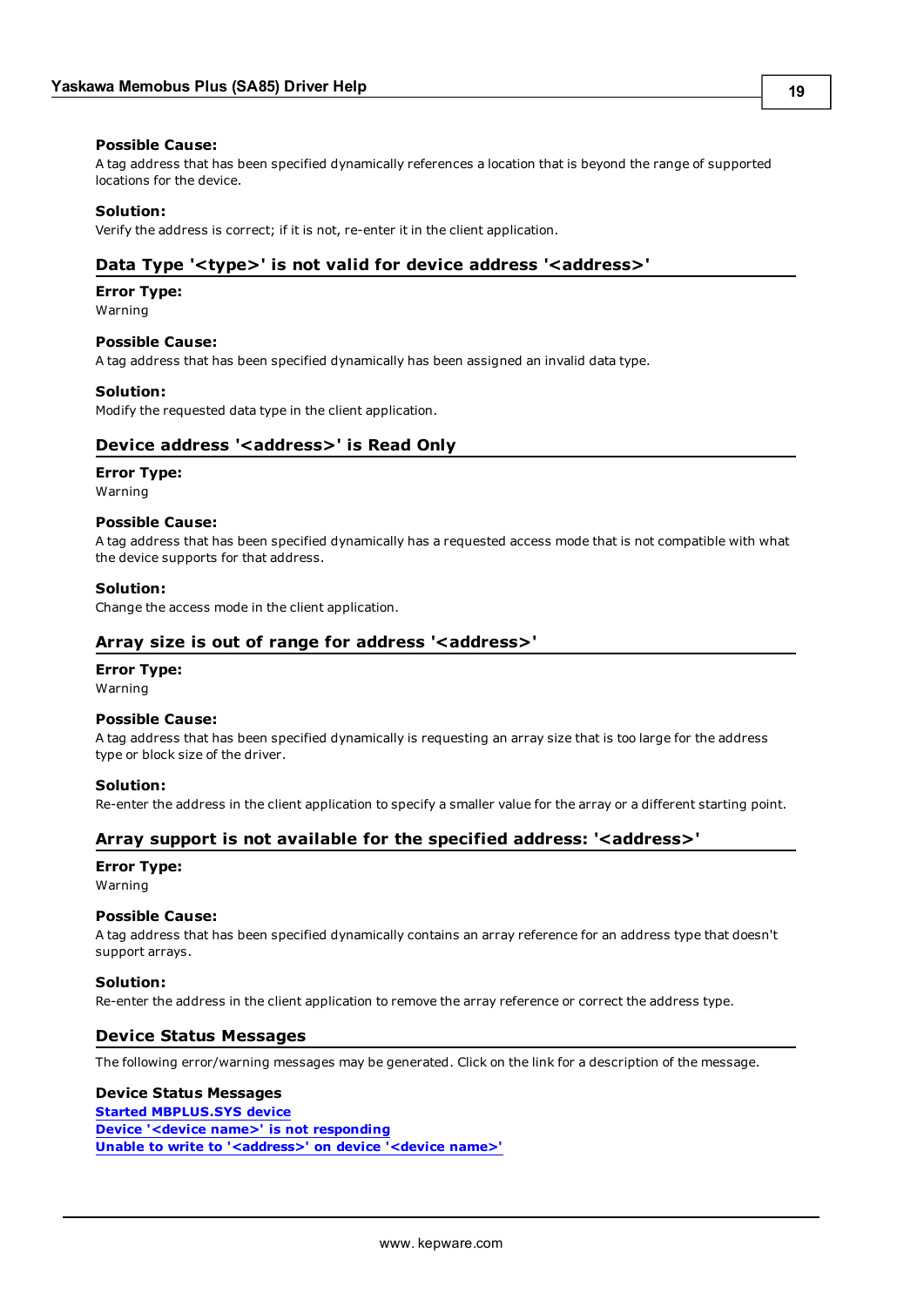# <span id="page-19-0"></span>**Started MBPLUS.SYS device**

# **Error Type:**

Information

#### **Possible Cause:**

Posted by the driver when it successfully starts the MBPLUS.SYS device driver. This is a Windows NT only message and will not be seen if the MBPLUS.SYS driver is already running when this driver starts.

#### **Solution:**

<span id="page-19-1"></span>N/A

# **Device '<device name>' is not responding**

#### **Error Type:**

Serious

#### **Possible Cause:**

- 1. The PLC network card may not be correctly installed in the host PC.
- 2. The named device may not be connected to the PLC network.
- 3. The named device may have been assigned an incorrect Network ID.
- 4. The driver cannot open a path on the specified adapter.

5. The response from the device took longer to receive than the amount of time specified in the "Request Timeout" device setting.

#### **Solution:**

- 1. Verify the network card installation using the supplied utility software.
- 2. Check the PLC network connections.
- 3. Verify that the Network ID given to the named device matches that of the actual device.
- 4. Verify that no more than eight channels are assigned the same adapter number.
- <span id="page-19-2"></span>5. Increase the Request Timeout setting so that the entire response can be handled.

# **Unable to write to '<address>' on device '<device name>'**

#### **Error Type:**

Serious

#### **Possible Cause:**

- 1. The PLC network card may not be correctly installed in the host PC.
- 2. The named device may not be connected to the PLC network.
- 3. The named device may have been assigned an incorrect Network ID.

#### **Solution:**

- 1. Verify the network card installation using the supplied utility software.
- 2. Check the PLC network connections.
- <span id="page-19-3"></span>3. Verify that the Network ID given to the named device matches that of the actual device.

# **Device Specific Messages**

The following error/warning messages may be generated. Click on the link for a description of the message.

#### **Device Specific Messages**

**Unable to start [MBPLUS.SYS](#page-19-4) device Unable to [communicate](#page-20-0) with MBPLUS.VXD Unable to open [MBPLUS](#page-20-1) slave path Error opening [MBPLUS](#page-20-2) path: <ID> Bad address in block [<start address> to <end [address>\]](#page-20-3) on device '<device name>'**

# <span id="page-19-4"></span>**Unable to start MBPLUS.SYS device**

## **Error Type:**

Fatal

#### **Possible Cause:**

Probable cause is that the MBPLUS.SYS driver was not properly configured.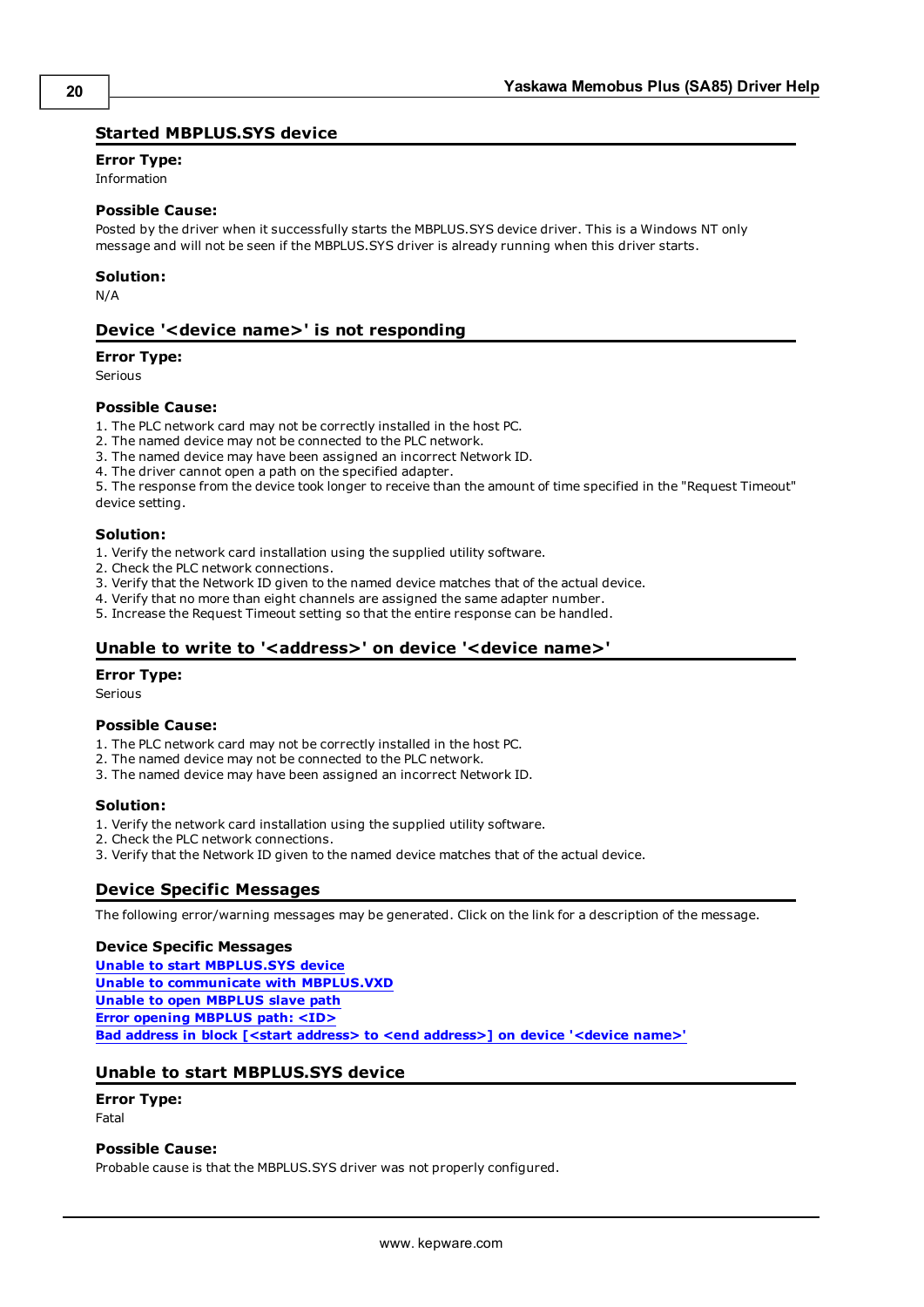# **Solution:**

Verify that the MBPLUS device can be started and stopped manually using the Control Panel|Devices applet. Once the MBPLUS.SYS driver can be started manually, the Yaskawa\_Memobus\_Plus.dll driver will also be able to start the driver.

# <span id="page-20-0"></span>**Unable to communicate with MBPLUS.VXD**

# **Error Type:**

Fatal

# **Possible Cause:**

Probable cause is that the MBPLUS.VXD driver was not properly configured or not installed.

# **Solution:**

Install or properly setup the MBPLUS.VXD before running this driver. Proper configuration can be checked using the test programs that come with the VXD driver.

# <span id="page-20-1"></span>**Unable to open MBPLUS slave path**

# **Error Type:**

Fatal

# **Probable Cause:**

The driver was unable to open a slave path with the MBPLUS.SYS driver on Windows NT or the MBPLUS.VXD driver on Windows 95. Probable cause is that the MBPLUS driver is not properly installed.

# **Solution:**

Install or properly setup the MBPLUS.VXD before running this driver. Proper configuration can be checked using the test programs that come with the VXD driver.

# <span id="page-20-2"></span>**Error opening MBPLUS path: <ID>**

# **Error Type:**

Serious

# **Possible Cause:**

1. The MBPLUS.SYS driver for Windows NT or the MBPLUS.VXD driver for Windows 95 has not been properly configured.

2. The driver cannot open a path on the specified adapter.

# **Solution:**

1. Follow the instructions for installing and configuring the MBPLUS driver.

<span id="page-20-3"></span>2. Verify that no more than eight channels are assigned the same adapter number.

# **Bad address in block [<start address> to <end address>] on device '<device name>'**

# **Error Type:**

Serious

# **Possible Cause:**

An attempt has been made to reference a nonexistent location in the specified device.

# **Solution:**

Verify the addresses of all tags assigned to the device and eliminate ones that reference invalid locations.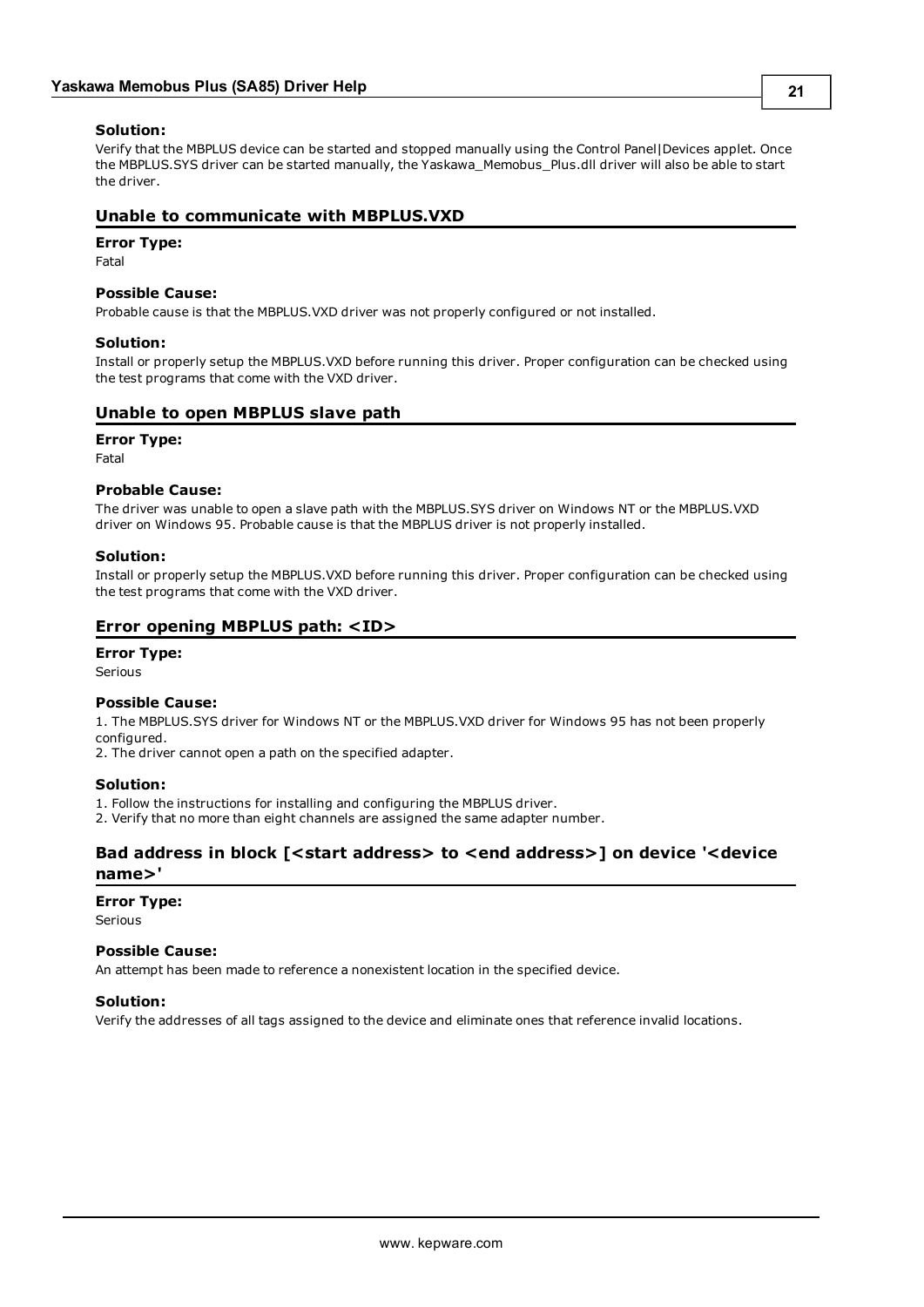# <span id="page-21-0"></span>**Index**

# **A**

**Address '<address>' is out of range for the specified device or register [18](#page-17-4) Address Validation [18](#page-17-1) Array size is out of range for address '<address>' [19](#page-18-2) Array support is not available for the specified address: '<address>' [19](#page-18-3)**

# **B**

**Bad address in block [<start address> to <end address>] on device '<device name>' [21](#page-20-3) BCD [10](#page-9-1) Block Sizes [6](#page-5-0) Boolean [10](#page-9-2)**

# **C**

**Constant Registers [14](#page-13-0)**

# **D**

**Data Type '<type>' is not valid for device address '<address>' [19](#page-18-0) Data Types Description [10](#page-9-0) Device '<device name>' is not responding [20](#page-19-1) Device address '< address>' contains a syntax error [18](#page-17-3) Device address '<address>' is Read Only [19](#page-18-1) Device ID (PLC Network Address [5](#page-4-0) Device Specific Messages [20](#page-19-3) Device Status Messages [19](#page-18-4) DWord [10](#page-9-3)**

# **E**

**Error Descriptions [18](#page-17-0)**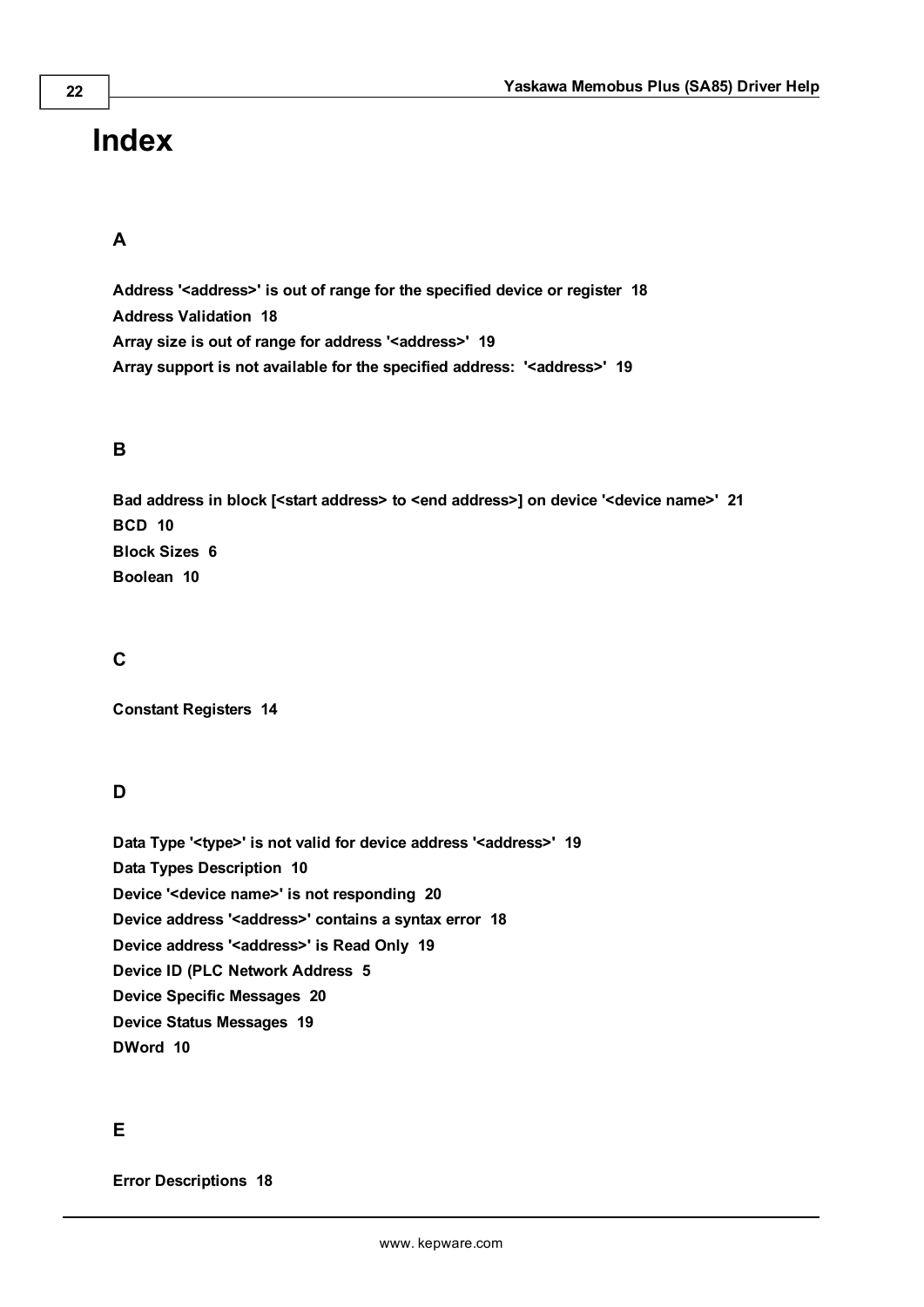**Error opening MBPLUS path: <ID> [21](#page-20-2) Error Tag [11](#page-10-0) External Dependencies [4](#page-3-2)**

# **F**

**Float [10](#page-9-4)**

# **G**

**Global Data [13](#page-12-0)**

# **H**

**Holding Registers [12](#page-11-1)**

# **I**

**Input Coil [11](#page-10-2) Internal Register [12](#page-11-0)**

# **L**

**LBCD [10](#page-9-5) Link Coils [14](#page-13-1) Link Registers [15](#page-14-0) Long [10](#page-9-6)**

# **M**

**MC Code Relay [17](#page-16-1) MC Coils [16](#page-15-0) MC Control Coils [16](#page-15-1) MC Control Relays [17](#page-16-0)**